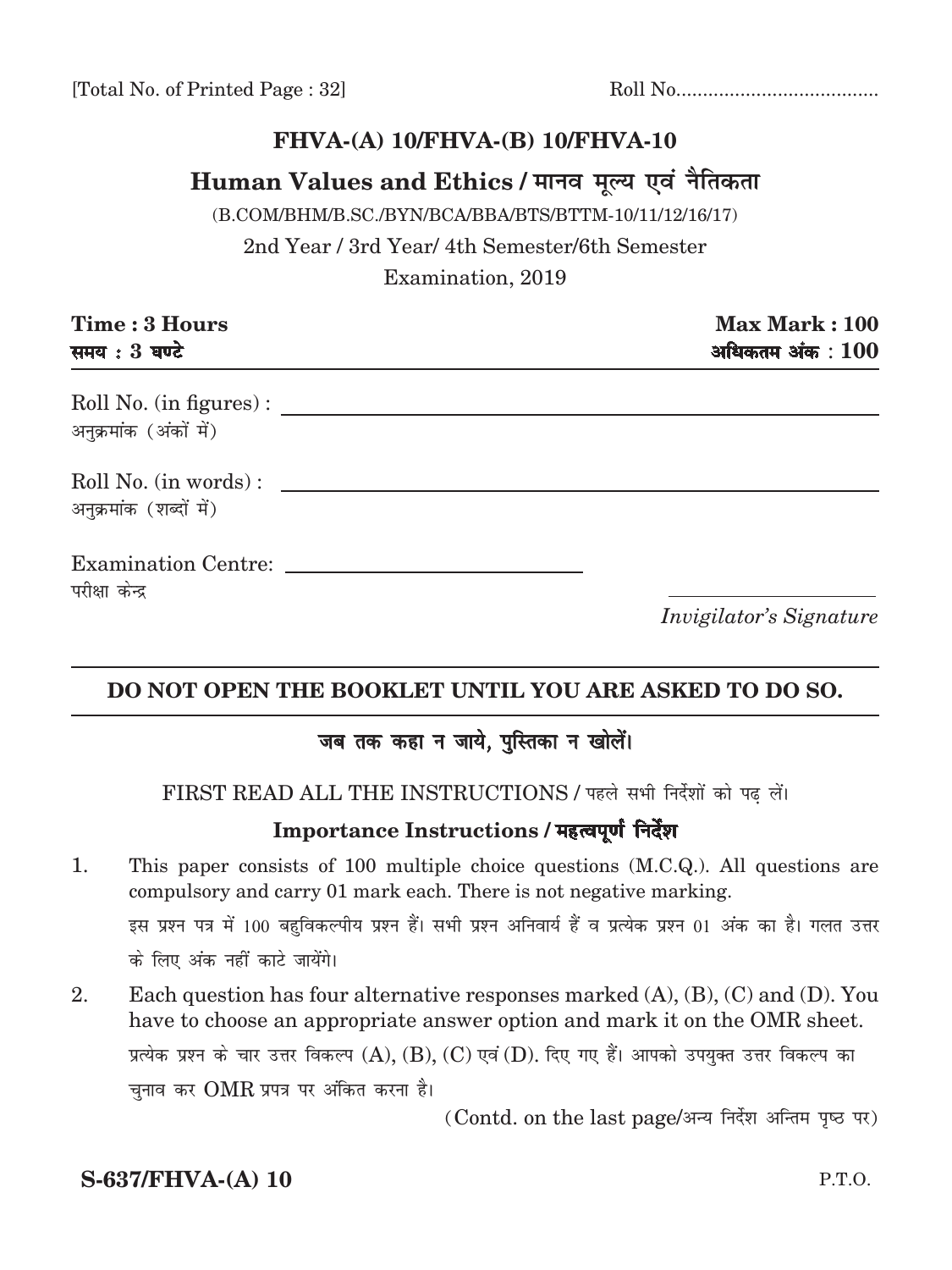# $\operatorname{ROUGH}$  WORK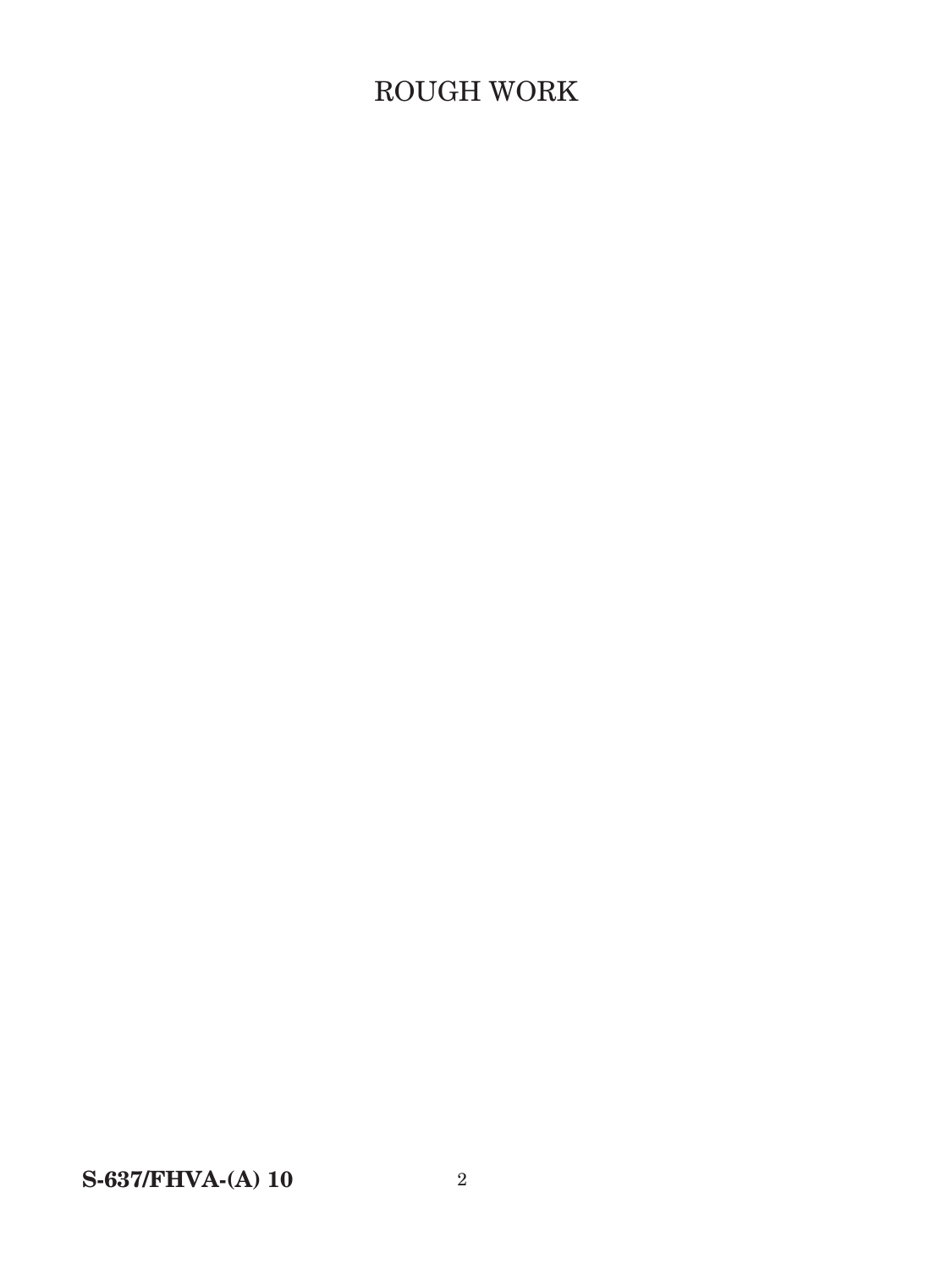| 1. |            | Atharvaveda has implications                                            |     |                             |
|----|------------|-------------------------------------------------------------------------|-----|-----------------------------|
|    | (A)        | Getting to know others                                                  | (B) | Know yourself               |
|    | (C)        | Both of the above                                                       | (D) | None of the above           |
|    |            | अथर्ववेद का निहितार्थ है।                                               |     |                             |
|    |            | (A) दूसरों को जानना                                                     | (B) | स्वंय को जानना              |
|    |            | (C) उपरोक्त दोनों                                                       |     | (D) उपरोक्त में से कोई नहीं |
| 2. |            | Many external factors contribute to the creation of '' of man.          |     |                             |
|    | (A)        | Ι                                                                       | (B  | We                          |
|    | (C)        | You                                                                     | (D) | All                         |
|    |            | 'मनुष्य' के '' के निर्माण में बहुत से बाह्र्य कारकों का योगदान होता है। |     |                             |
|    | (A)        | मैं                                                                     | (B) | हम                          |
|    | (C)        | तुम                                                                     | (D) | सब                          |
| 3. |            | According to  thinkers, the 'soul' is the basis of human nature.        |     |                             |
|    | (A)        | Materialistic                                                           | (B) | Idealism                    |
|    | (C)        | Both of the above                                                       | (D) | None of the above           |
|    | .          | विचारकों के अनुसार, 'आत्मा' ही मनुष्य के स्वाभाव का आधार है।            |     |                             |
|    |            | $(A)$ भौतिकवादी<br>(B) प्रत्ययवादी                                      |     |                             |
|    | (C)        | उपरोक्त दोनों                                                           |     | (D) उपरोक्त में से कोई नहीं |
| 4. |            | Education means the                                                     |     |                             |
|    | (A)        | <b>View</b>                                                             | (B) | Orthodoxy                   |
|    | (C)        | Sight                                                                   | (D) | Perspective                 |
|    |            | शिक्षा का मतलब है                                                       |     |                             |
|    |            | (A) दृश्य दृष्टि                                                        | (B) | परम्परानिष्ठा               |
|    | (C) दृष्टि |                                                                         | (D) | दृष्टिकोण                   |
|    |            |                                                                         |     |                             |

**S-637/FHVA-(A) 10** 3 P.T.O.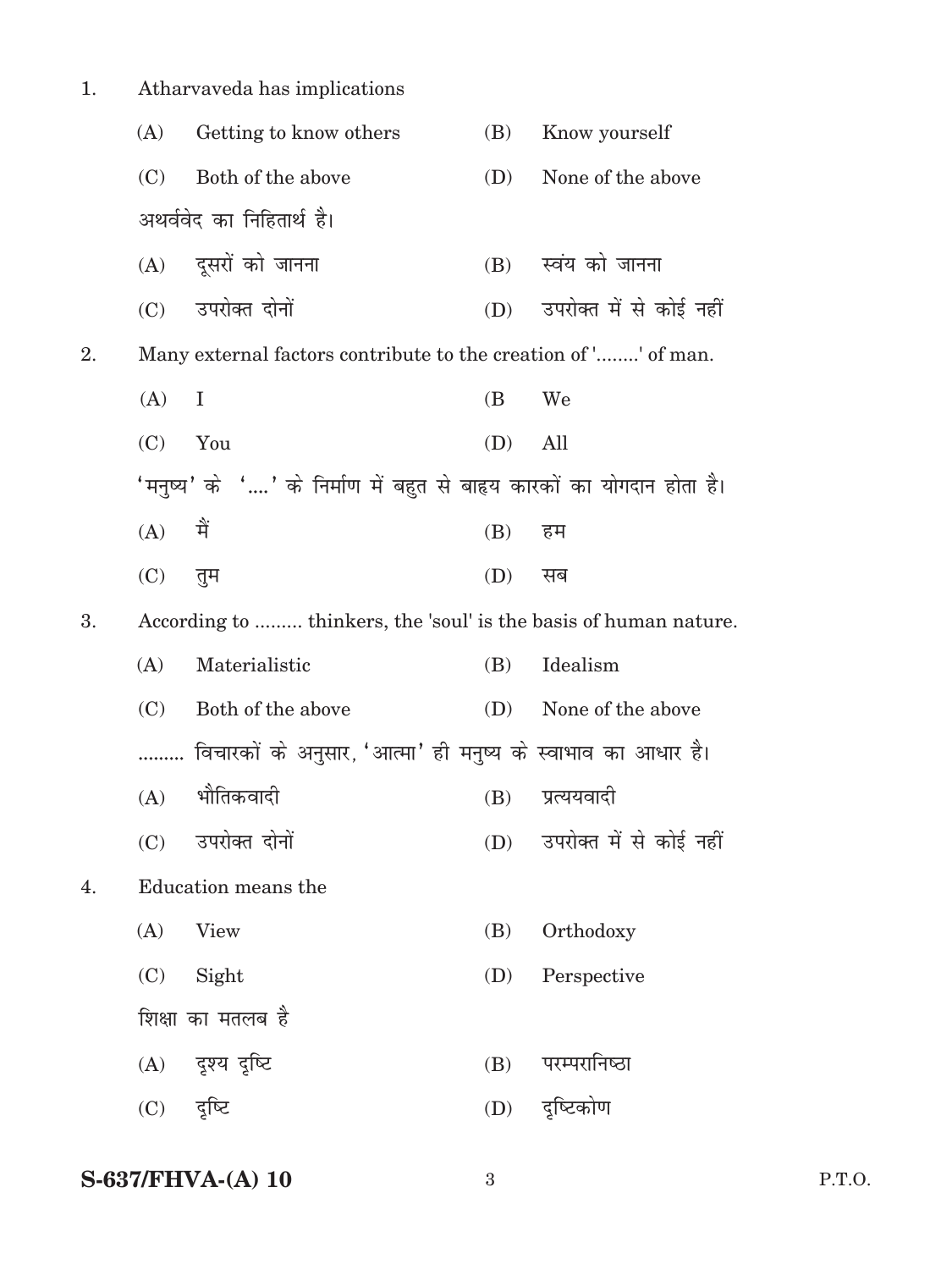5. What education teaches you? (A) Whom to think (B) Why to think (C) What to think (D) How to think शिक्षा आपको क्या सिखती है?  $(A)$  किस के बारे में सोचें  $(B)$  क्यों सोचें (C) क्या सोचें (D) कैसे सोचें 6. Which thinker said "I think that's why I am." (A) Plato (B) Aristotle (C) Aquinas (D) Descartes किस विचारक ने कहा "मैं सोचता हूँ इसलिए मैं हूँ।" (A) प्लेटो (B) अरस्तू (C) ,fDoukl (D) MsldkVsZl 7. How many dimensions does the human form consist of? (A) 2 (B) 4  $(C) 6$  (D) 8 मानव कितने मूल आयामों से मिलकर बनता है? (A) 2 (B) 4 (C) 6 (D) 8 8. How many elements build up the human?  $(A)$  One (B) Two (C) Three (D) Four मानव का निर्माण करने वाले प्रमुख कितने तत्व है? (A) एक (B) दो  $(C)$  तीन  $(D)$  चार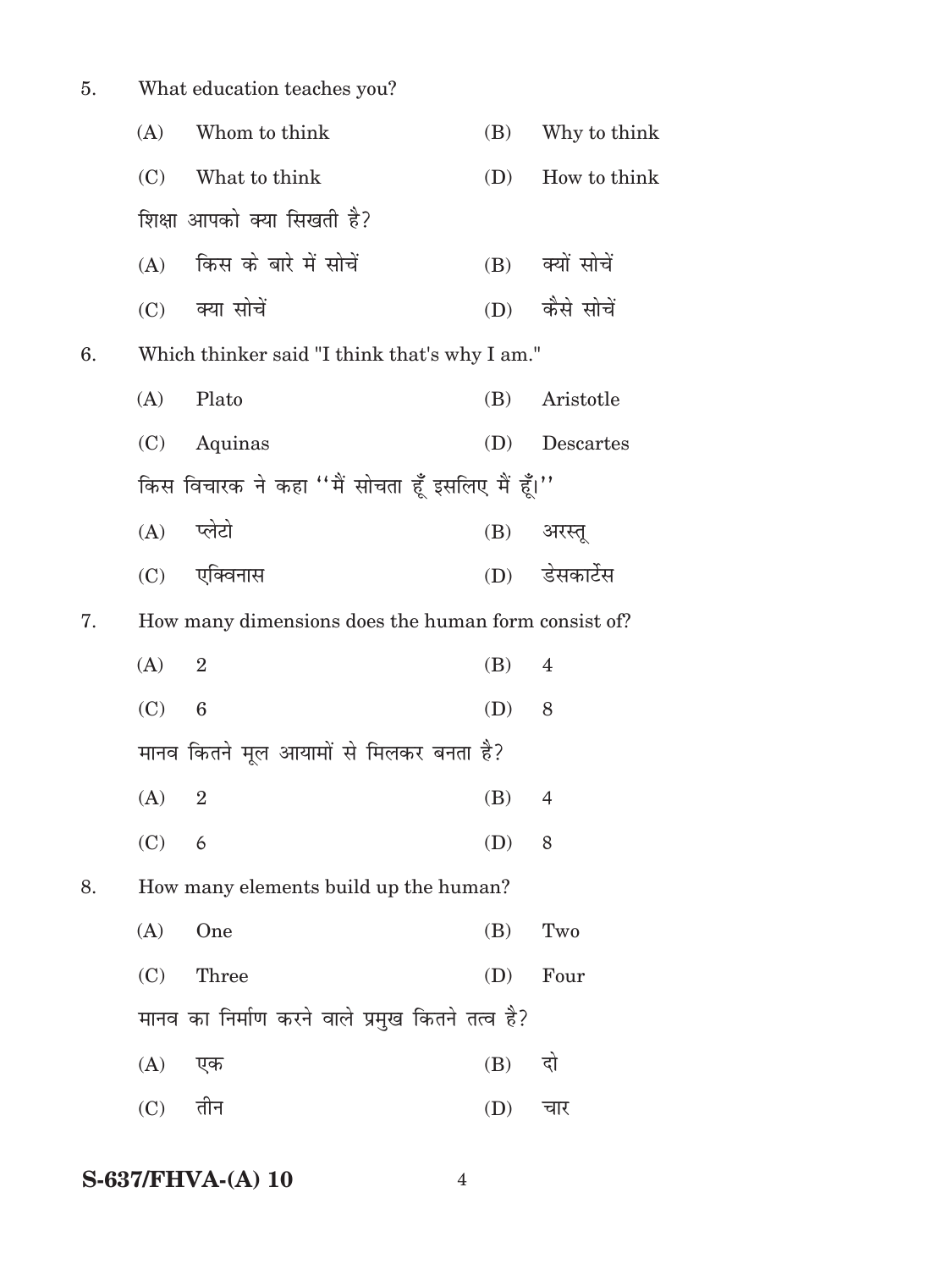| 9.  | Plato, Aristotle, Aquinas, Descartes belong to which ideology? |                                                                     |     |                             |
|-----|----------------------------------------------------------------|---------------------------------------------------------------------|-----|-----------------------------|
|     | (A)                                                            | Idealism                                                            | (B) | Materialistic               |
|     | (C)                                                            | Both of the above                                                   | (D) | None of the above           |
|     |                                                                | प्लेटो, अरस्तू, एक्विनास, डेसकार्टेस किस विचारधारा से सम्बन्धित है? |     |                             |
|     | (A)                                                            | प्रत्ययवादी                                                         | (B) | भौतिकवादी                   |
|     |                                                                | (C) उपरोक्त दोनों                                                   |     | (D) उपरोक्त में से कोई नहीं |
| 10. |                                                                | It is the nature of  to preserve one's self.                        |     |                             |
|     | (A)                                                            | Self-expression                                                     | (B) | Self-preservation           |
|     | (C)                                                            | Self-satisfaction                                                   | (D) | Self-sufficiency            |
|     |                                                                | अपने 'स्व' को संरक्षित करना ही …… की प्रकृति हैं।                   |     |                             |
|     | (A)                                                            | आत्म-अभिव्यक्ति                                                     | (B) | आत्म-संरक्षण                |
|     |                                                                | (C) आत्म-संतोष                                                      | (D) | आत्म-विभोर                  |
| 11. |                                                                | Which type of the dimensions of human nature?                       |     |                             |
|     | (A)                                                            | Original                                                            | (B) | Physical                    |
|     | (C)                                                            | Spiritual                                                           | (D) | Universal                   |
|     |                                                                | मानव स्वरूप के किस प्रकार के आयाम हैं?                              |     |                             |
|     |                                                                | $(A)$ मौलिक                                                         | (B) | भौतिक                       |
|     | (C)                                                            | आध्यात्मिक                                                          | (D) | सार्वभौमिक                  |
| 12. |                                                                | What are the requirements of a body?                                |     |                             |
|     | (A)                                                            | Proper utilization                                                  | (B) | Protection                  |
|     | (C)                                                            | Nutrition                                                           | (D) | All of the above            |
|     |                                                                | शरीर को क्या आवश्यकताएं होती है?                                    |     |                             |
|     | (A)                                                            | उचित उपयोग                                                          | (B) | सुरक्षा                     |
|     | (C)                                                            | पोषण                                                                | (D) | उपरोक्त सभी                 |
|     |                                                                |                                                                     |     |                             |

## **S-637/FHVA-(A) 10**

P.T.O.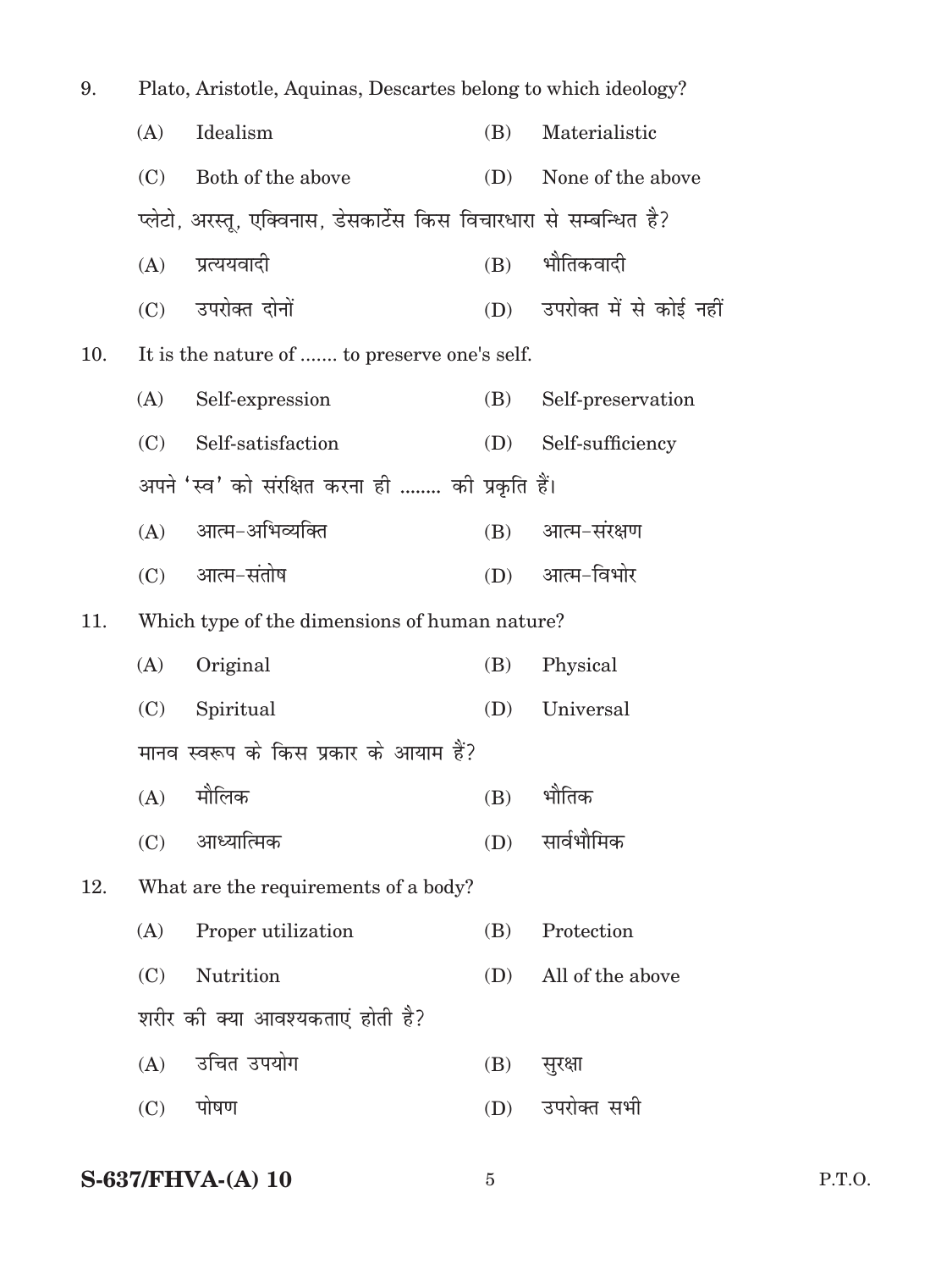| 13. | Man's 'I' is always formed with reference to ''. |                                                         |     |                            |  |
|-----|--------------------------------------------------|---------------------------------------------------------|-----|----------------------------|--|
|     | (A)                                              | Family                                                  | (B) | You                        |  |
|     | (C)                                              | Society                                                 | (D) | Nature                     |  |
|     |                                                  | मनुष्य का 'मैं' सदैव '' के सन्दर्भ में निर्मित होता है। |     |                            |  |
|     | (A)                                              | परिवार                                                  | (B) | तू                         |  |
|     | (C)                                              | समाज                                                    |     | (D) प्रकृति                |  |
| 14. |                                                  | According to Idealism:                                  |     |                            |  |
|     | (A)                                              | Consciousness in independent                            |     |                            |  |
|     | (B)                                              | The object is dependent on consciousness                |     |                            |  |
|     | (C)                                              | Both of the above                                       |     |                            |  |
|     | (D)                                              | None of the above                                       |     |                            |  |
|     |                                                  | प्रत्ययवाद के अनुसार :                                  |     |                            |  |
|     |                                                  | (A) चेतना स्वतंत्र होती है।                             | (B) | वस्तु, चेतना पर निर्भर हो  |  |
|     |                                                  | (C) उपरोक्त दोनों                                       | (D) | उपरोक्त में से कोई नहीं।   |  |
| 15. |                                                  | Realism is                                              |     |                            |  |
|     | (A)                                              | Metaphysical Theory                                     | (B) | <b>Epistemology Theory</b> |  |
|     | (C)                                              | Both of the above                                       | (D) | None of the above          |  |
|     | वस्तुवाद है                                      |                                                         |     |                            |  |
|     | (A)                                              | तत्वमीमांसीय सिद्धान्त                                  | (B) | ज्ञानमीमांसीय सिद्धान्त    |  |
|     |                                                  | (C) उपरोक्त दोनों                                       | (D) | उपरोक्त में से कोई नहीं।   |  |
|     |                                                  |                                                         |     |                            |  |

**S-637/FHVA-(A) 10** 

 $\,6\,$ 

होती है।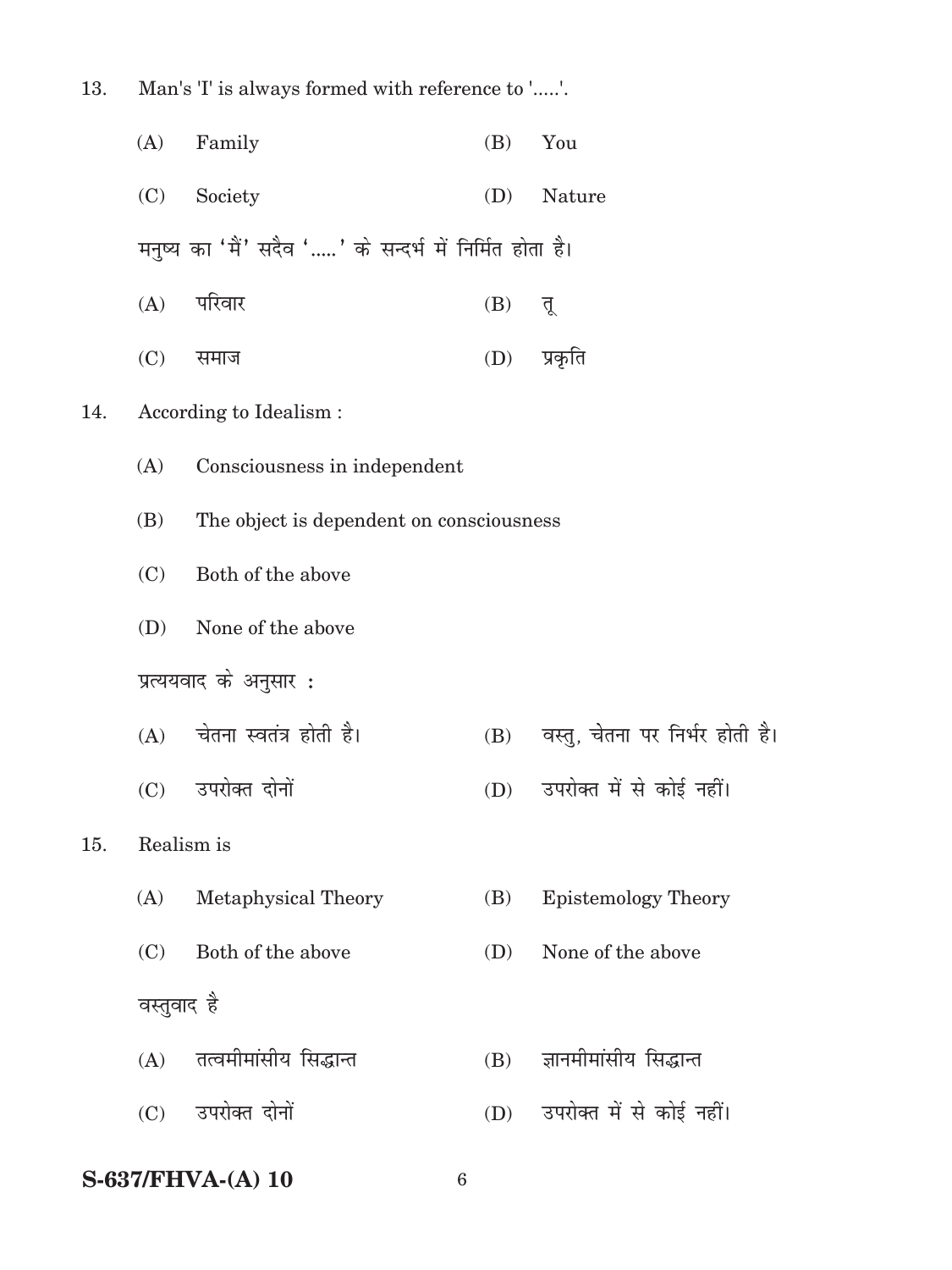- 16. Character building means
	- (A) To find out what is true and stand by it, without being influenced, Whatever life may bring of misery happiness
	- (B) To think for oneself
	- (C) Both of the above
	- (D) None of the above
	- चरित्र निर्माण का अर्थ है
	- (A) पीड़ा सत्य की खोज करना और उस सत्य पर दृढ रहना बिना प्रभावित हुए कि इससे परेशानी आएगी या आनंद मिलेगा।
	- (B) अपने लिए स्वयं सोचना
	- (C) उपरोक्त दोनों
	- (D) उपरोक्त में से कोई नहीं
- 17. Soul is

|     | (A)      | Absolute                                                 |     | (B)     | Knowledge               |
|-----|----------|----------------------------------------------------------|-----|---------|-------------------------|
|     | (C)      | <b>Bliss</b>                                             |     | (D)     | All of above            |
|     | आत्मा है |                                                          |     |         |                         |
|     | (A)      | ब्रह्म                                                   |     | (B)     | ज्ञान                   |
|     | (C)      | आनन्द                                                    |     | (D)     | उपर्युक्त सभी           |
| 18. |          | Which is the oldest book of whole world literature?      |     |         |                         |
|     | (A)      | Ramayana                                                 |     | (B)     | Mahabharata             |
|     | (C)      | Vedas                                                    |     | (D)     | None of the above       |
|     |          | सम्पूर्ण विश्व साहित्य के सबसे प्राचीन ग्रन्थ कौन सा है? |     |         |                         |
|     | (A)      | रामायण                                                   | (B) | महाभारत |                         |
|     | (C)      | वेद                                                      | (D) |         | उपरोक्त में से कोई नहीं |

#### **S-637/FHVA-(A) 10** 7 P.T.O.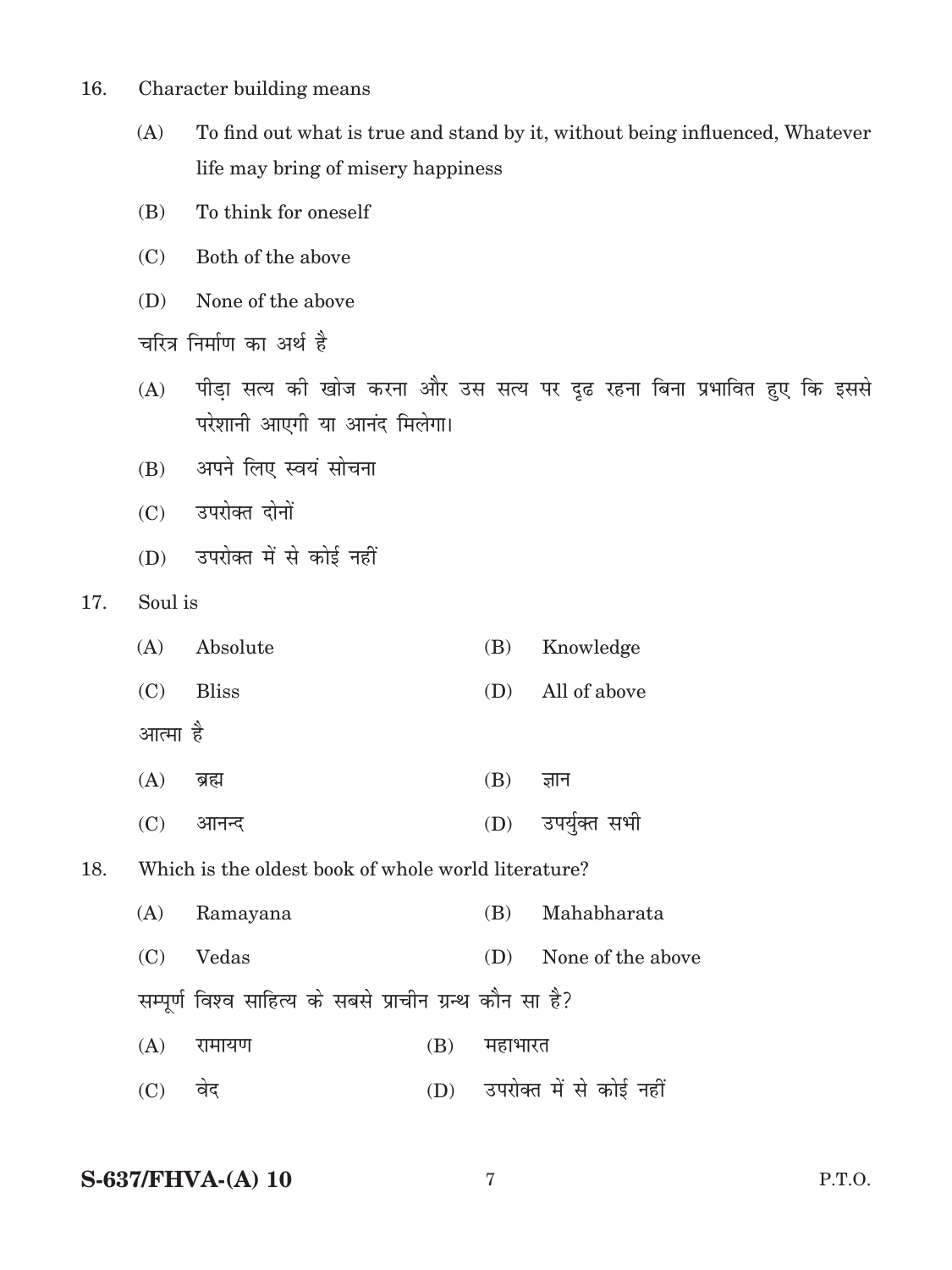$20.$ 

|     | (A) | <b>Body</b>                                        | (B) | Knowledge               |  |  |  |  |
|-----|-----|----------------------------------------------------|-----|-------------------------|--|--|--|--|
|     | (C) | <b>State</b>                                       | (D) | Family                  |  |  |  |  |
|     |     | 'वेद' का अर्थ है                                   |     |                         |  |  |  |  |
|     | (A) | शरीर                                               | (B) | ज्ञान                   |  |  |  |  |
|     | (C) | राज्य                                              | (D) | परिवार                  |  |  |  |  |
| 20. |     | The Vedas teach us that                            |     |                         |  |  |  |  |
|     | (A) | Creation is without beginning                      |     |                         |  |  |  |  |
|     | (B) | Creation is without an end                         |     |                         |  |  |  |  |
|     | (C) | Creation is without beginning and without an end   |     |                         |  |  |  |  |
|     | (D) | Creation has a definite beginning and also an end. |     |                         |  |  |  |  |
|     |     | वेद हमें सिखाते हैं                                |     |                         |  |  |  |  |
|     | (A) | निर्माण शुरुआत के बिना है                          |     |                         |  |  |  |  |
|     | (B) | निर्माण बिना अंत के है                             |     |                         |  |  |  |  |
|     | (C) | निर्माण शुरुआत के बिना और अंत के बिना है।          |     |                         |  |  |  |  |
|     | (D) | निर्माण की एक निश्चित शुरुआत और अंत भी है।         |     |                         |  |  |  |  |
| 21. |     | What is the meaning of inward richness?            |     |                         |  |  |  |  |
|     | (A) | To live with family                                | (B) | To live in society      |  |  |  |  |
|     | (C) | Standing alone                                     | (D) | None of the above       |  |  |  |  |
|     |     | आतंरिक सम्पन्नता का क्या अर्थ है?                  |     |                         |  |  |  |  |
|     | (A) | परिवार के साथ रहना                                 | (B) | समाज के साथ रहना        |  |  |  |  |
|     | (C) | अकेले खड़े रहना                                    | (D) | उपरोक्त में से कोई नहीं |  |  |  |  |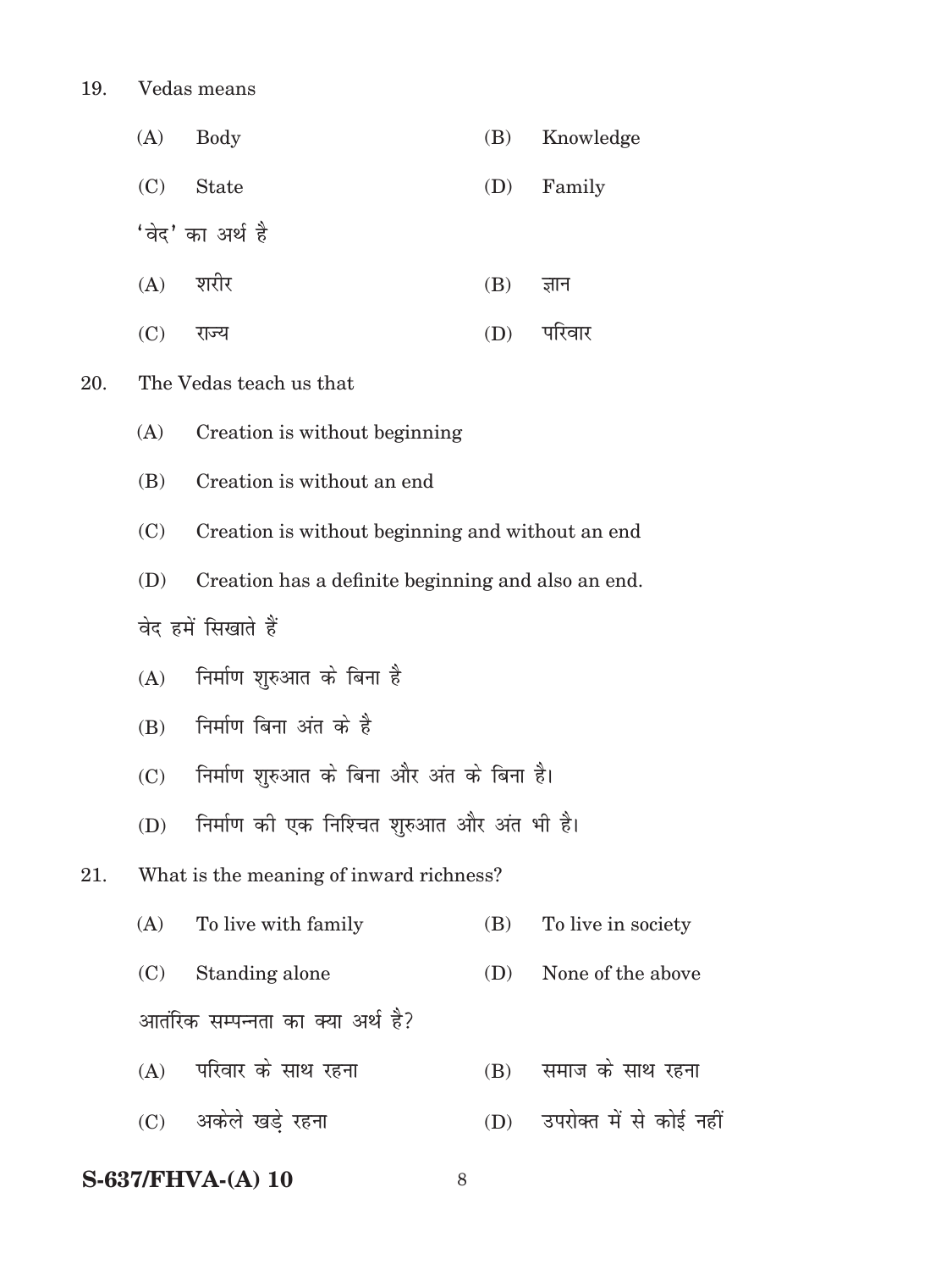| 22. | What is the original meaning of the word soul? |                                                                     |     |                        |
|-----|------------------------------------------------|---------------------------------------------------------------------|-----|------------------------|
|     | (A)                                            | Pran Vayu                                                           | (B) | Natural                |
|     | (C)                                            | <b>Biological</b>                                                   | (D) | Divine                 |
|     |                                                | आत्मा शब्द का मूल अर्थ क्या है?                                     |     |                        |
|     | (A)                                            | प्राण वायु                                                          | (B) | प्राकृतिक              |
|     |                                                | $(C)$ जैविक                                                         |     | (D) ईश्वरीय            |
| 23. |                                                | Which is compared to 'state of zero'?                               |     |                        |
|     | (A)                                            | <b>Birth</b>                                                        | (B) | Death                  |
|     | (C)                                            | Reincarnation                                                       | (D) | Accident               |
|     |                                                | किसकी तुलना 'शून्य की अवस्था' से की गई है?                          |     |                        |
|     | (A)                                            | जन्म                                                                | (B) | मृत्यु                 |
|     |                                                | (C) पुनर्जन्म                                                       | (D) | दुर्घटना               |
| 24. |                                                | What we have to do, to be from all our internal dependencies?       |     |                        |
|     | (A)                                            | Disapproved                                                         | (B) | Revolt against him     |
|     | (C)                                            | Dedication                                                          | (D) | All of the above       |
|     |                                                | हमारी सभी आंतरिक निर्भरताओं से मुक्त होने के लिए हमें क्या करना है? |     |                        |
|     |                                                | (A) अस्वीकृत                                                        |     | (B) उसके खिलाफ विद्रोह |
|     | (C)                                            | उसका समर्पण                                                         | (D) | उपरोक्त सभी            |
| 25. |                                                | Who is the chariot compared with in 'Kathopanishad'?                |     |                        |
|     | (A)                                            | <b>Body</b>                                                         | (B) | Soul                   |
|     | (C)                                            | Knowledge                                                           | (D) | Substance              |
|     |                                                | 'कठोपनिषद' में रथ की तुलना किससे कि गई है?                          |     |                        |
|     | (A)                                            | शरीर                                                                | (B) | आत्मा                  |
|     | (C)                                            | ज्ञान                                                               | (D) | पदार्थ                 |
|     |                                                |                                                                     |     |                        |

## **S-637/FHVA-(A) 10** 9 P.T.O.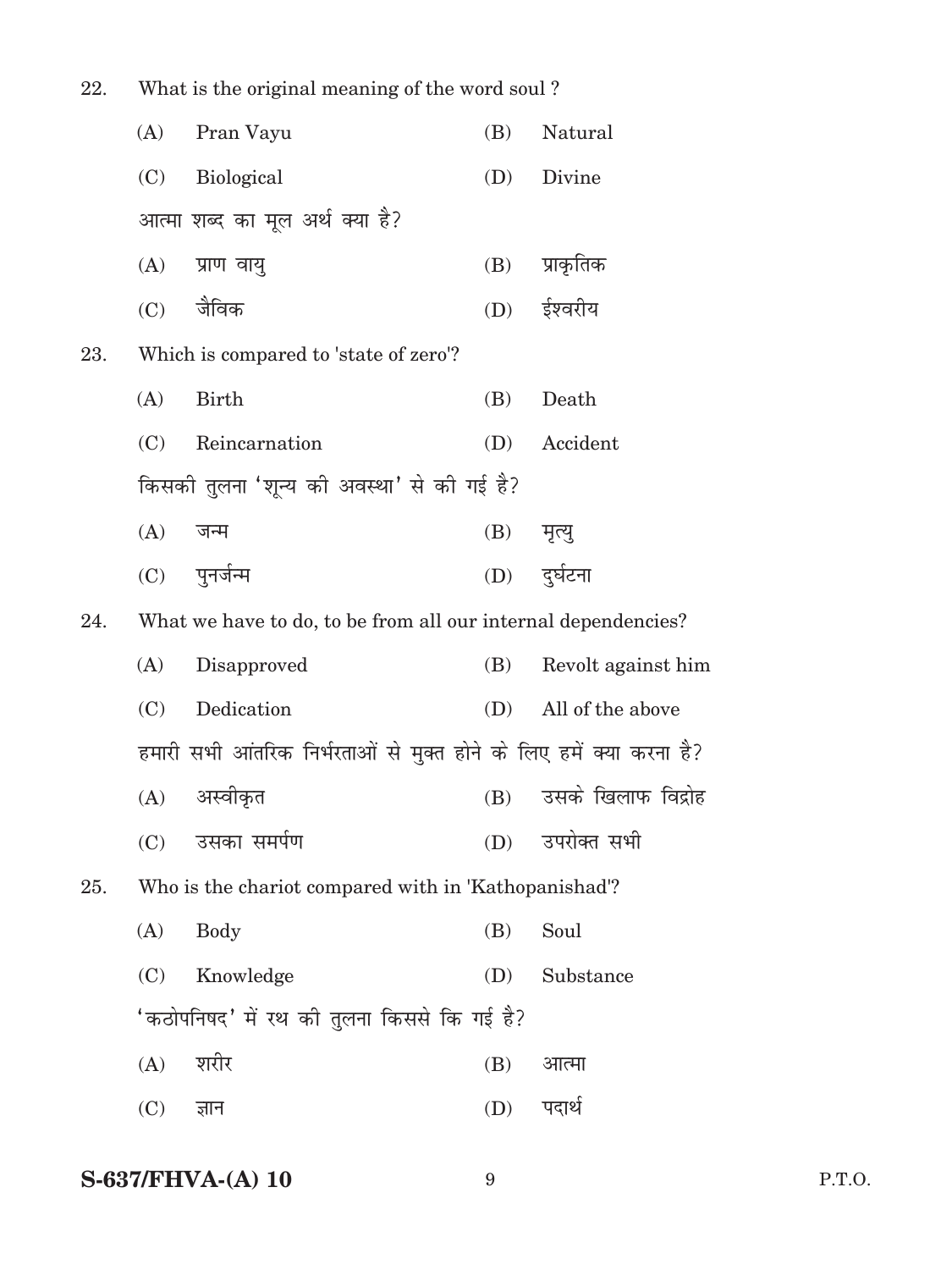26. What is the basic text if Nyāya Darshan?

|     | (A)       | Nyāya                                                             | (B) | Nyāya Sūtras                                                                 |
|-----|-----------|-------------------------------------------------------------------|-----|------------------------------------------------------------------------------|
|     | (C)       | Anyāya                                                            | (D) | All of the above                                                             |
|     |           | न्याय दर्शन का मूल ग्रंथ क्या है?                                 |     |                                                                              |
|     | (A)       | न्याय                                                             | (B) | न्याय–सूत्र                                                                  |
|     | (C)       | अन्याय                                                            | (D) | उपरोक्त सभी                                                                  |
| 27. |           | Who wrote the Nyaya Sūtras?                                       |     |                                                                              |
|     | (A)       | Gautama                                                           | (B) | Valmiki                                                                      |
|     | (C)       | Tulsidass                                                         | (D) | Narayan                                                                      |
|     |           | 'न्यास-सूत्र' किसने लिखाघ                                         |     |                                                                              |
|     | (A)       | गौतम                                                              | (B) | वाल्मीकि                                                                     |
|     | (C)       | तुलसीदास                                                          | (D) | नारायण                                                                       |
| 28. |           | Which philosophy is also called 'Akshapad Darshan'?               |     |                                                                              |
|     | (A)       | Nyāya Darshan                                                     | (B) | Nyāya Sūtras                                                                 |
|     | (C)       | Anyāya Darshan                                                    | (D) | None of the above                                                            |
|     |           | किस दर्शन को 'अक्षपाद दर्शन' भी कहा जाता है?                      |     |                                                                              |
|     | (A)       | न्याय दर्शन                                                       | (B) | न्याय-सूत्र                                                                  |
|     | (C)       | अन्याय दर्शन                                                      | (D) | उपरोक्त में से कोई नहीं                                                      |
| 29. |           |                                                                   |     | According to Charvak, the human body and the senses are composed of how many |
|     | elements? |                                                                   |     |                                                                              |
|     | (A)       | Two                                                               | (B) | Four                                                                         |
|     | (C)       | Eight                                                             | (D) | Sixteen                                                                      |
|     |           | चार्वाक के अनुसार मानव शरीर और इंद्रियाँ कितने तत्वों से बनी हैं? |     |                                                                              |
|     | (A)       | दो                                                                | (B) | चार                                                                          |
|     | (C)       | आठ                                                                | (D) | सोलह                                                                         |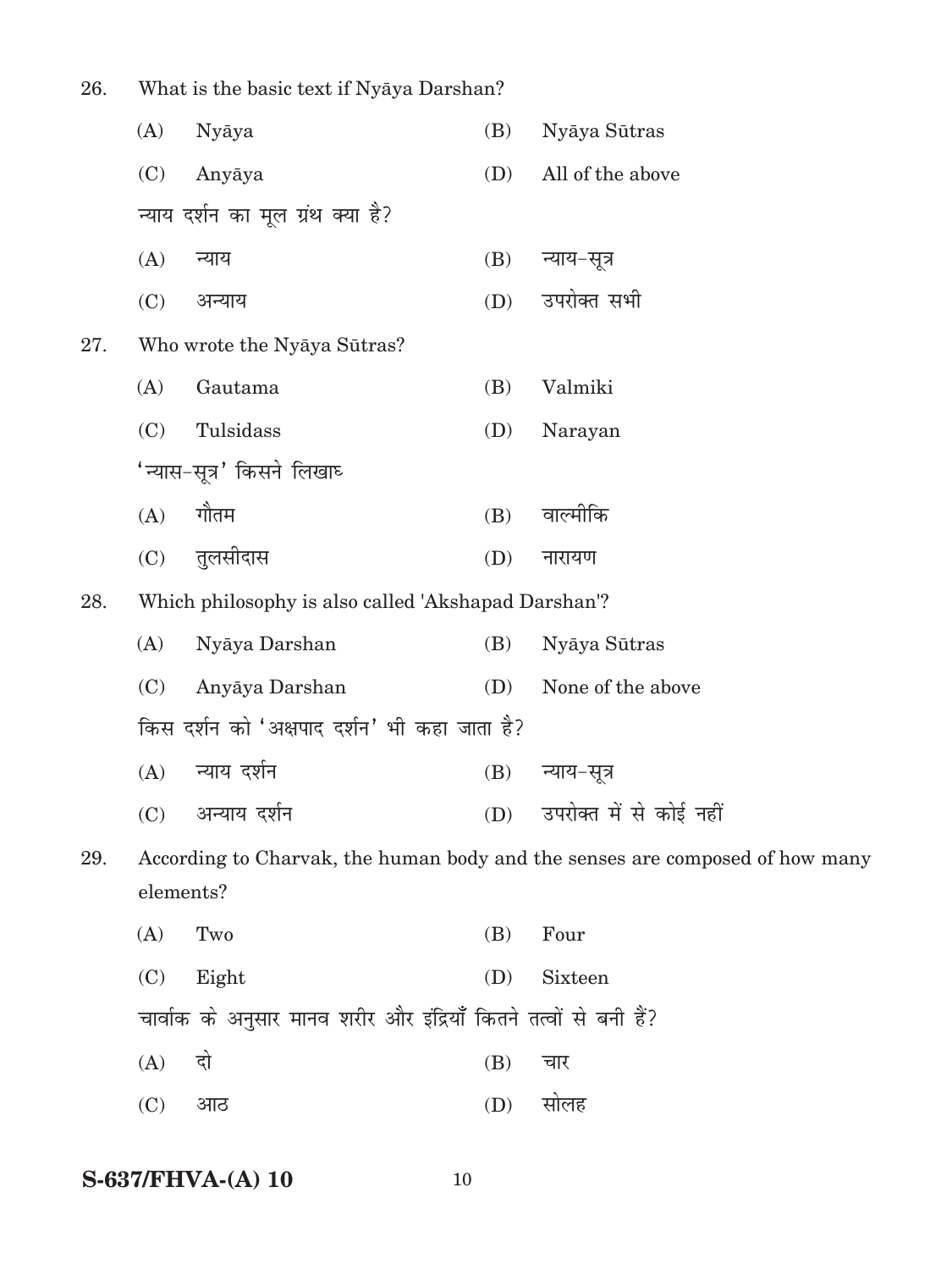30. According to which sage, the human body and senses are made up of four elements?

|     | (A) | Charvak                                                          | (B) | Valmiki       |
|-----|-----|------------------------------------------------------------------|-----|---------------|
|     | (C) | Tulsidas                                                         | (D) | Narayan       |
|     |     | किस ऋषि के अनुसार मानव शरीर और इन्द्रियाँ चार तत्वों से बनी हैं? |     |               |
|     |     | $(A)$ चार्वाक                                                    | (B) | वाल्मीकि      |
|     |     | (C) तुलसीदास                                                     |     | $(D)$ नारायण  |
| 31. |     | The self of I is also called                                     |     |               |
|     | (A) | Body                                                             | (B) | Self          |
|     |     | (C) Self esteem                                                  | (D) | Consciousness |
|     |     | स्वयं और मैं को कहा जाता है                                      |     |               |
|     |     | $(A)$ शरीर                                                       | (B) | स्वंय         |
|     |     | (C) आत्मा सम्मान                                                 | (D) | चेतना         |
|     |     |                                                                  |     |               |

#### 32. Human body and senses are made by

- (A) Sum of earth, water, fire and air
- (B) Sum of Animal, plant and material
- (C) Sum of living and non-living
- (D) Sum of water, life and air.

मानव शरीर और इन्द्रियाँ बनी हैं

- $(A)$  पृथ्वी, जल, अग्नि और वायु का योग
- (B) पशु, पौधे और सामग्री का योग
- $(C)$  सजीव और निर्जीव का योग
- (D) जल, अग्नि और वायु का योग

#### **S-637/FHVA-(A) 10** 11 P.T.O.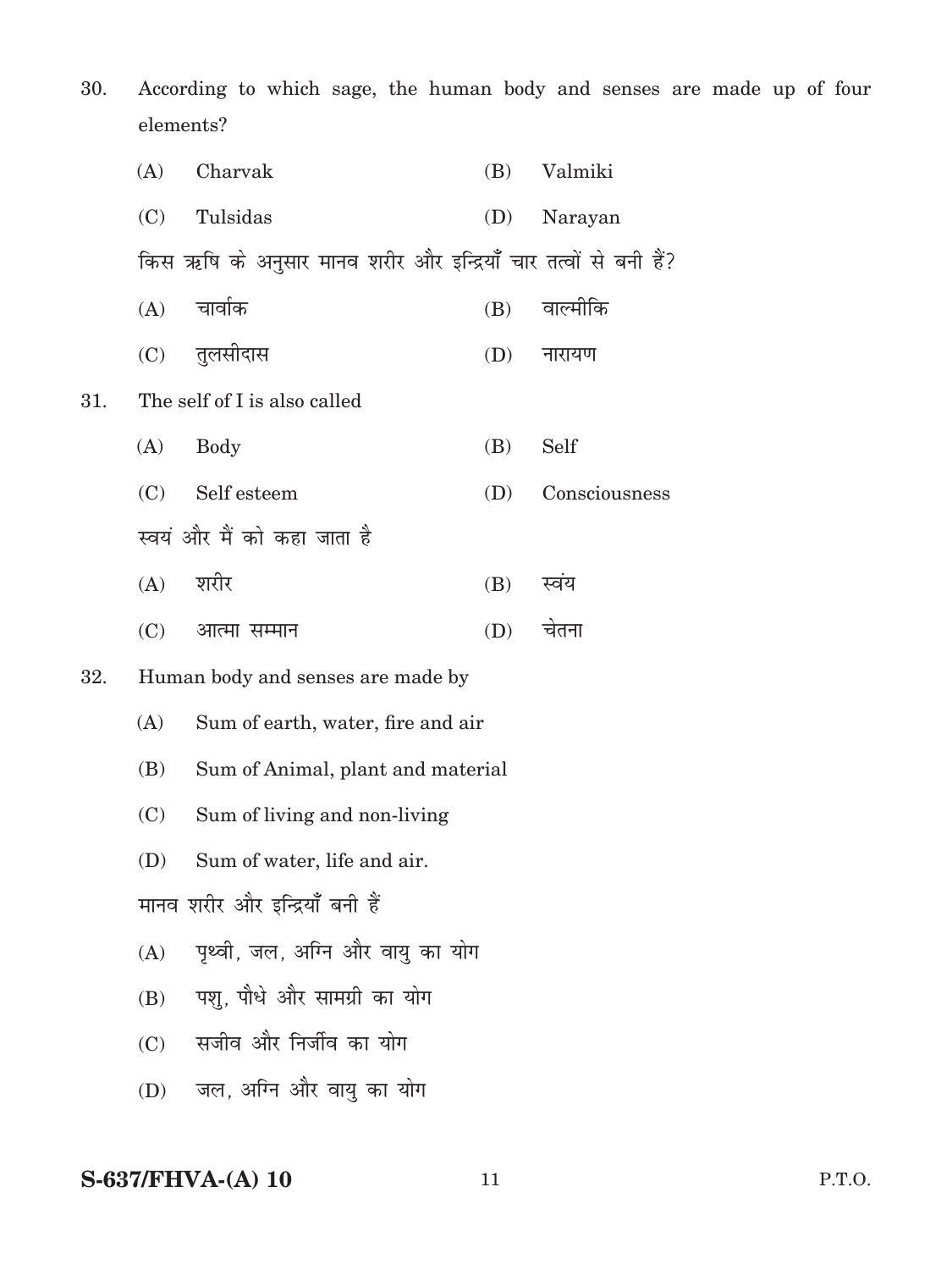| 33. | How many theorems do 'Nyaya Darshan' uses to discuss human nature? |                                                                            |     |         |                   |
|-----|--------------------------------------------------------------------|----------------------------------------------------------------------------|-----|---------|-------------------|
|     | (A)                                                                | Four                                                                       | (B) | Eight   |                   |
|     | (C)                                                                | Twelve                                                                     | (D) | Sixteen |                   |
|     |                                                                    | 'न्याय दर्शन' मानव स्वरूप की विवेचना हेतु कितनी प्रमेय का सहारा लेता है?   |     |         |                   |
|     | (A)                                                                | चार                                                                        | (B) | आठ      |                   |
|     | (C)                                                                | बारह                                                                       | (D) | सोलह    |                   |
| 34. |                                                                    | How many substances refer to human nature in Vaiseshika philosophy?        |     |         |                   |
|     | (A)                                                                | Four                                                                       | (B) | Seven   |                   |
|     | (C)                                                                | Twelve                                                                     | (D) | Sixteen |                   |
|     |                                                                    | वैशेषिक दर्शन में मानव प्रकृति की चर्चा कितने पदार्थों के संदर्भ की गई है? |     |         |                   |
|     | (A)                                                                | चार                                                                        | (B) | सात     |                   |
|     | (C)                                                                | बारह                                                                       | (D) | सोलह    |                   |
| 35. |                                                                    | The word 'Philosophy' means :                                              |     |         |                   |
|     | (A)                                                                | Human the love                                                             |     | (B)     | Knowledge         |
|     | (C)                                                                | Passion for knowledge                                                      |     | (D)     | Knowledge of love |
|     |                                                                    | 'फिलासफी' शब्द का अर्थ है :                                                |     |         |                   |
|     | (A)                                                                | प्रेम                                                                      |     | (B)     | ज्ञान             |
|     | (C)                                                                | ज्ञान का अनुराग                                                            |     | (D)     | प्रेम का ज्ञान    |
| 36. |                                                                    | Kanad is the father of which philosophy?                                   |     |         |                   |
|     | (A)                                                                | Nyāya                                                                      |     | (B)     | Meemaansa         |
|     | (C)                                                                | Vaisheshik                                                                 |     | (D)     | Charvac           |
|     |                                                                    | कणाद किस दर्शन के जनक हैं?                                                 |     |         |                   |
|     | (A)                                                                | न्याय                                                                      |     | (B)     | मीमांस            |
|     | (C)                                                                | वैशेषिक                                                                    |     | (D)     | चार्वाक           |
|     |                                                                    |                                                                            |     |         |                   |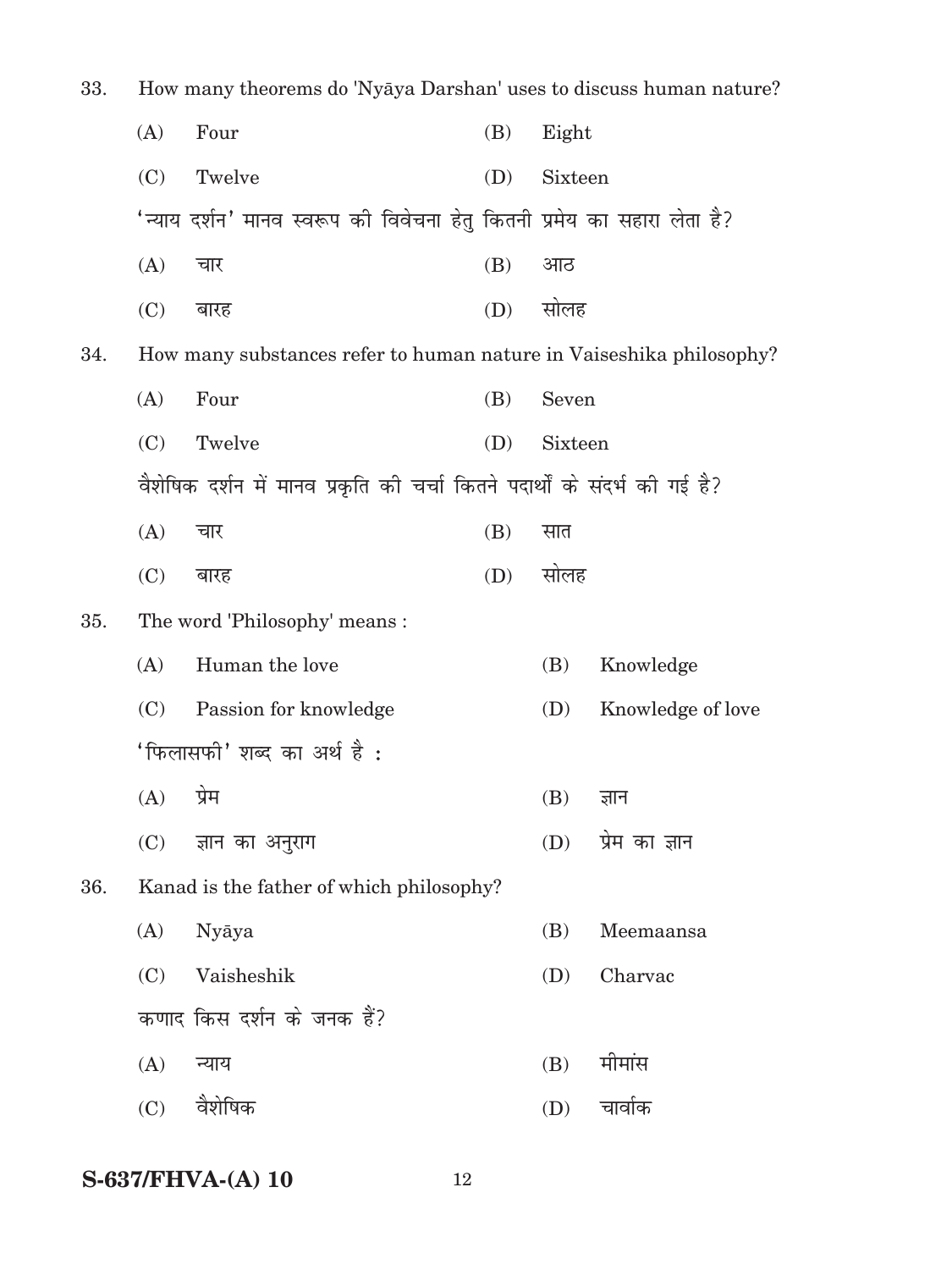37. 'Aulooky Darshan' is :

| (A) | Nyāya            | (B) | Meemansa |
|-----|------------------|-----|----------|
| (C) | Vaisheshik       | (D) | Charvac  |
|     | औलूक्य दर्शन है: |     |          |
| (A) | न्याय            | (B) | मीमांस   |
| (C) | वैशेषिक          | (D) | चावोक    |
|     |                  |     |          |

38. According to which philosopher, the human form can be understood only by the three parts of soul (mind) (intellect, physical tendencies and resolution).

|     | (A)                                                                                                                                       | Aristotle                                                                                 | (B) | Plato                    |  |  |  |
|-----|-------------------------------------------------------------------------------------------------------------------------------------------|-------------------------------------------------------------------------------------------|-----|--------------------------|--|--|--|
|     | (C)                                                                                                                                       | <b>Immanuel Kant</b>                                                                      | (D) | <b>Marcus Aurelius</b>   |  |  |  |
|     | किस दार्शनिक के अनुसार, आत्मा (मन) के तीन अंशों (बुद्धि, शारीरिक प्रवृत्तियों तथा संकल्प)<br>के द्वारा ही मानव स्वरूप को समझा जा सकता है। |                                                                                           |     |                          |  |  |  |
|     | (A)                                                                                                                                       | अरस्तु                                                                                    | (B) | प्लेटो                   |  |  |  |
|     | (C)                                                                                                                                       | इमैनुअल कांट                                                                              | (D) | मार्कस ऑरेलियस           |  |  |  |
| 39. | form?                                                                                                                                     | According to Plato, how many parts of the soul (mind) can be understood in human          |     |                          |  |  |  |
|     | (A)                                                                                                                                       | Two                                                                                       | (B) | Three                    |  |  |  |
|     | (C)                                                                                                                                       | Four                                                                                      | (D) | Eight                    |  |  |  |
|     |                                                                                                                                           | प्लेटो के अनुसार, आत्मा (मन) को कितने अंशों के द्वारा ही मानव स्वरूप को समझा जा सकता हैं? |     |                          |  |  |  |
|     | (A)                                                                                                                                       | दो                                                                                        | (B) | तीन                      |  |  |  |
|     | (C)                                                                                                                                       | चार                                                                                       | (D) | आठ                       |  |  |  |
| 40. |                                                                                                                                           | A problem can be overcome by                                                              |     |                          |  |  |  |
|     | (A)                                                                                                                                       | Faced it                                                                                  | (B) | Worried about the it     |  |  |  |
|     | (C)                                                                                                                                       | Run away from it                                                                          | (D) | Talk about it            |  |  |  |
|     |                                                                                                                                           | किसी समस्या से निकला जाता है                                                              |     |                          |  |  |  |
|     | (A)                                                                                                                                       | उसका सामना करके                                                                           | (B) | उसके बारे में चिंता करके |  |  |  |
|     | (C)                                                                                                                                       | उससे भागकर                                                                                | (D) | उसके बारे में बात करके   |  |  |  |
|     |                                                                                                                                           |                                                                                           |     |                          |  |  |  |

### **S-637/FHVA-(A) 10** 13 P.T.O.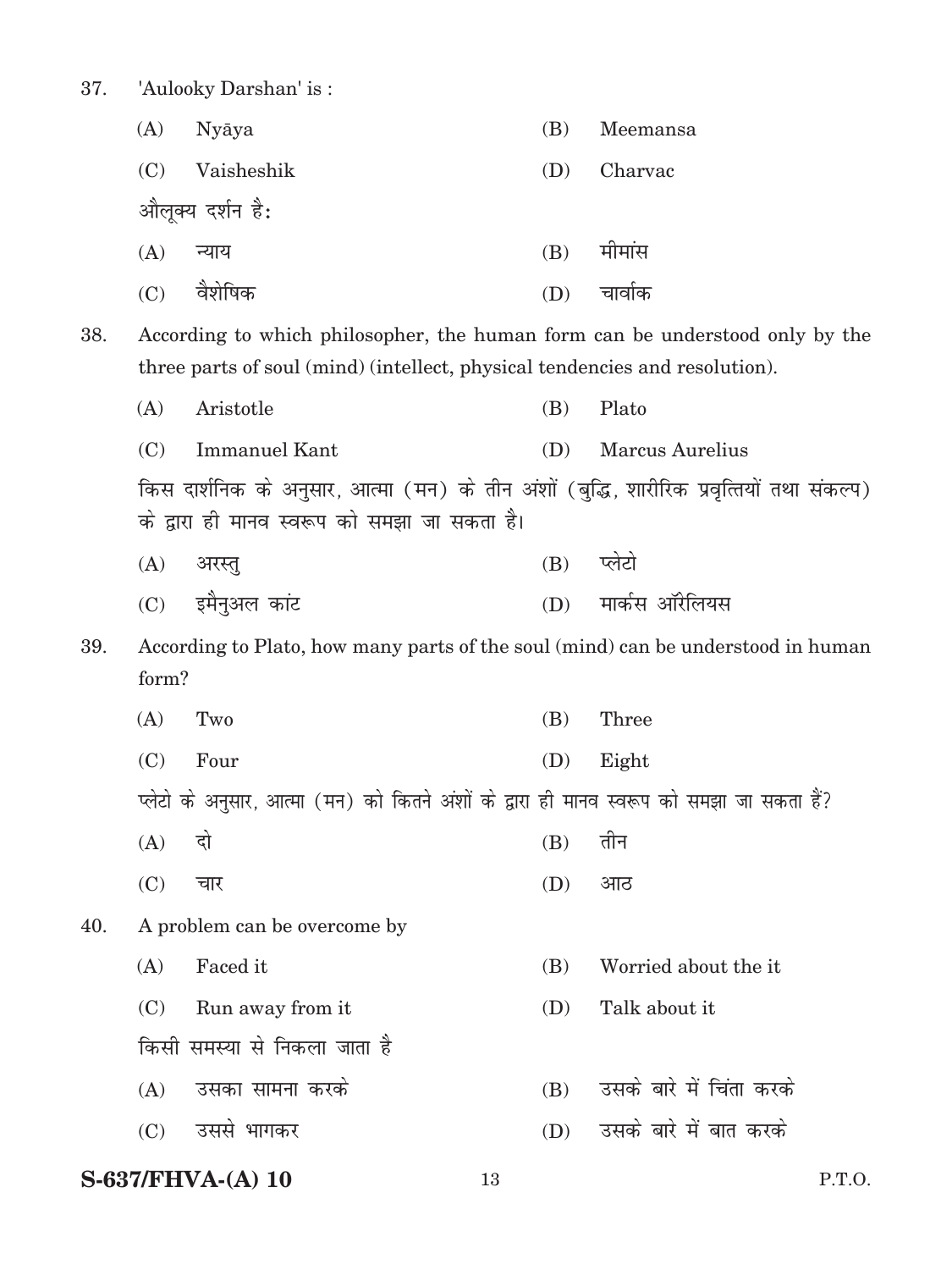41. When was Sri Aurobindo bom?

|     | (A) | 15 April 1872                                                                | (B) | 15 May 1872          |
|-----|-----|------------------------------------------------------------------------------|-----|----------------------|
|     | (C) | 15 July 1872                                                                 | (D) | 15 August 1872       |
|     |     | श्री अरविन्द का जन्म कब हुआ था?                                              |     |                      |
|     |     | (A) 15 अप्रैल 1872                                                           | (B) | 15 मई 1872           |
|     |     | (C) 15 जुलाई 1872                                                            | (D) | 15 अगस्त 1872        |
| 42. |     | The last words of Mahatma Gandhi were.                                       |     |                      |
|     | (A) | Hey Shyam                                                                    | (B) | Hey Ram              |
|     | (C) | Ahimsa Paramo Param                                                          | (D) | Ahimsa Paramo Dharma |
|     |     | महात्मा गाँधी के अन्तिम शब्द थे।                                             |     |                      |
|     |     | $(A)$ हे श्याम                                                               | (B) | हे राम               |
|     |     | (C) अहिंसा परमो परम                                                          | (D) | अहिंसा परमो धर्म:    |
| 43. |     | Which great person had said-" Bura mat suno, bura mat dekho, bura mat kaho." |     |                      |
|     | (A) | Goswami Tulsidas                                                             | (B) | Kabir                |
|     | (C) | Mahatma Gandhi                                                               | (D) | Swami Vivekananda    |
|     |     | किस महान व्यक्ति ने कहा था- ''बुरा मत सुनो, बुरा मत देखो, बुरा मत कहो।''     |     |                      |
|     | (A) | गोस्वामी तुलसीदास                                                            | (B) | कबीर                 |
|     | (C) | महात्मा गाँधी                                                                | (D) | स्वामी विवेकानन्द    |
| 44. |     | Which was Mahatma Gandhi's favorite book?                                    |     |                      |
|     | (A) | Sri Bhagavad Gita                                                            | (B) | Quran                |
|     | (C) | <b>Bible</b>                                                                 | (D) | Guru Granth Sahib    |
|     |     | महात्मा गाँधी का प्रिय ग्रंथ कौन सा था?                                      |     |                      |
|     | (A) | श्रीभगवद्गीता                                                                | (B) | कुरान                |
|     | (C) | बाईबल                                                                        | (D) | गुरु ग्रंथ साहिब     |
|     |     |                                                                              |     |                      |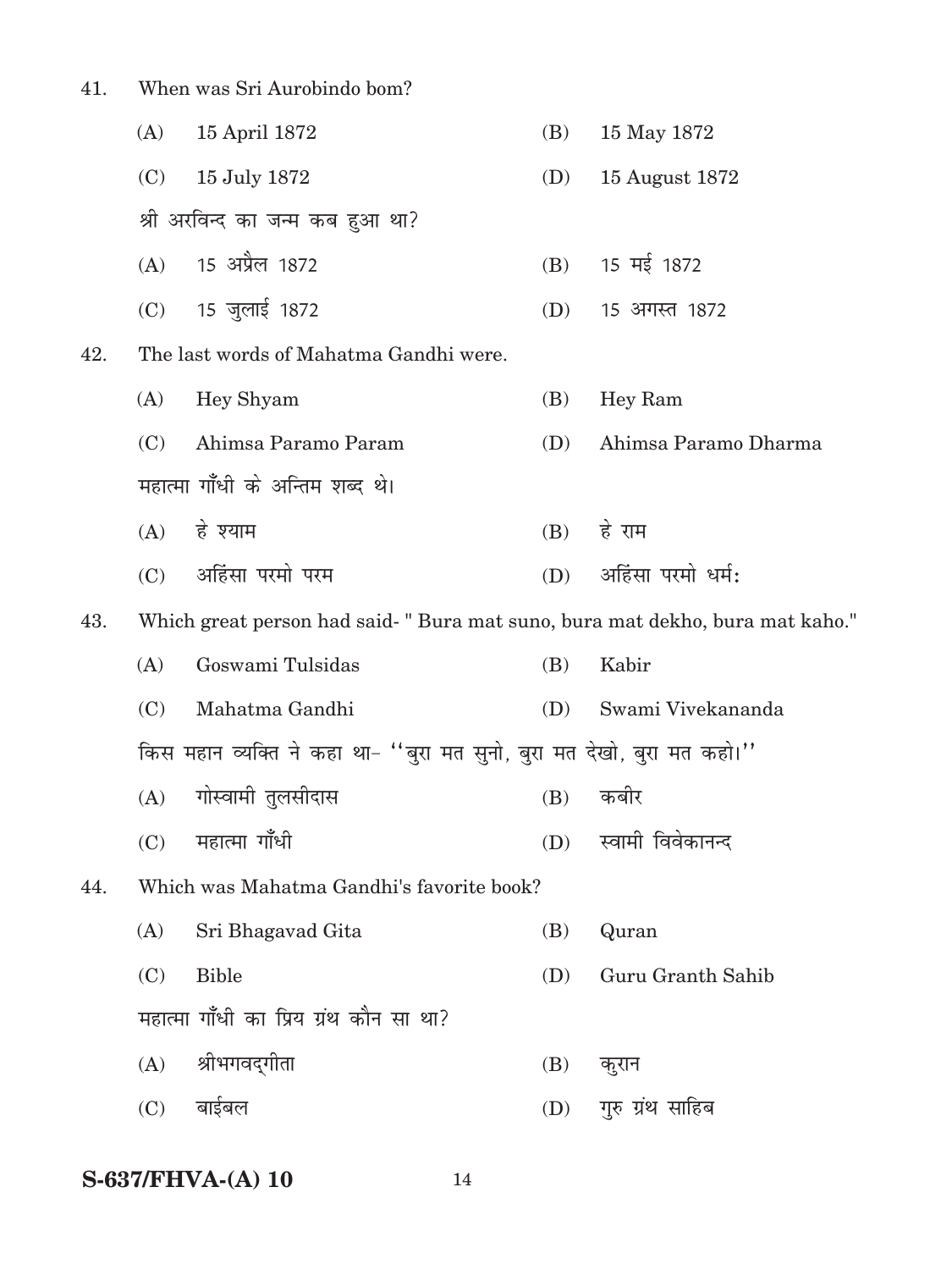| 45. | Happiness comes when our mind is? |                                                                                              |     |                             |  |
|-----|-----------------------------------|----------------------------------------------------------------------------------------------|-----|-----------------------------|--|
|     | (A)                               | Free                                                                                         | (B) | Scared                      |  |
|     | (C)                               | Disorganized                                                                                 | (D) | Organized                   |  |
|     |                                   | हमें खुशी तभी मिलती है जब हमारा मन होता है                                                   |     |                             |  |
|     | (A)                               | स्वतंत्र                                                                                     | (B) | भयभीत                       |  |
|     | (C)                               | अव्यवस्थित                                                                                   | (D) | व्यवस्थित                   |  |
| 46. |                                   | Which is the main quality of Kshatriyas?                                                     |     |                             |  |
|     | (A)                               | Dependence                                                                                   |     |                             |  |
|     | (B)                               | Gallantry, governance and military operations                                                |     |                             |  |
|     | (C)                               | Yogi                                                                                         |     |                             |  |
|     | (D)                               | Trust                                                                                        |     |                             |  |
|     |                                   | क्षत्रियों का मुख्य गुण कौन सा है।                                                           |     |                             |  |
|     | (A)                               | निर्भरता                                                                                     | (B) | शौर्य, शासन और सैन्य संचालन |  |
|     | (C)                               | योगी                                                                                         | (D) | विश्वास                     |  |
| 47. |                                   | In the society, whose work was "reeding Vedas, teaching Vedas yagna donating                 |     |                             |  |
|     |                                   | and taking donations"?                                                                       |     |                             |  |
|     | (A)                               | Kshatriyas                                                                                   | (B) | <b>Brahmin</b>              |  |
|     | (C)                               | Vaishya                                                                                      | (D) | All of the above            |  |
|     |                                   | समाज में ''वेद पढ़ना, वेद पढ़ा़ना, यज्ञ करना, यज्ञ कराना, दान देना और दान लेना'' कार्य किसके |     |                             |  |
|     | थे?                               |                                                                                              |     |                             |  |
|     | (A)                               | क्षत्रिय                                                                                     | (B) | ब्राह्मण                    |  |
|     | (C)                               | वैश्य                                                                                        | (D) | उपरोक्त सभी                 |  |
|     |                                   |                                                                                              |     |                             |  |

## **S-637/FHVA-(A) 10** 15 P.T.O.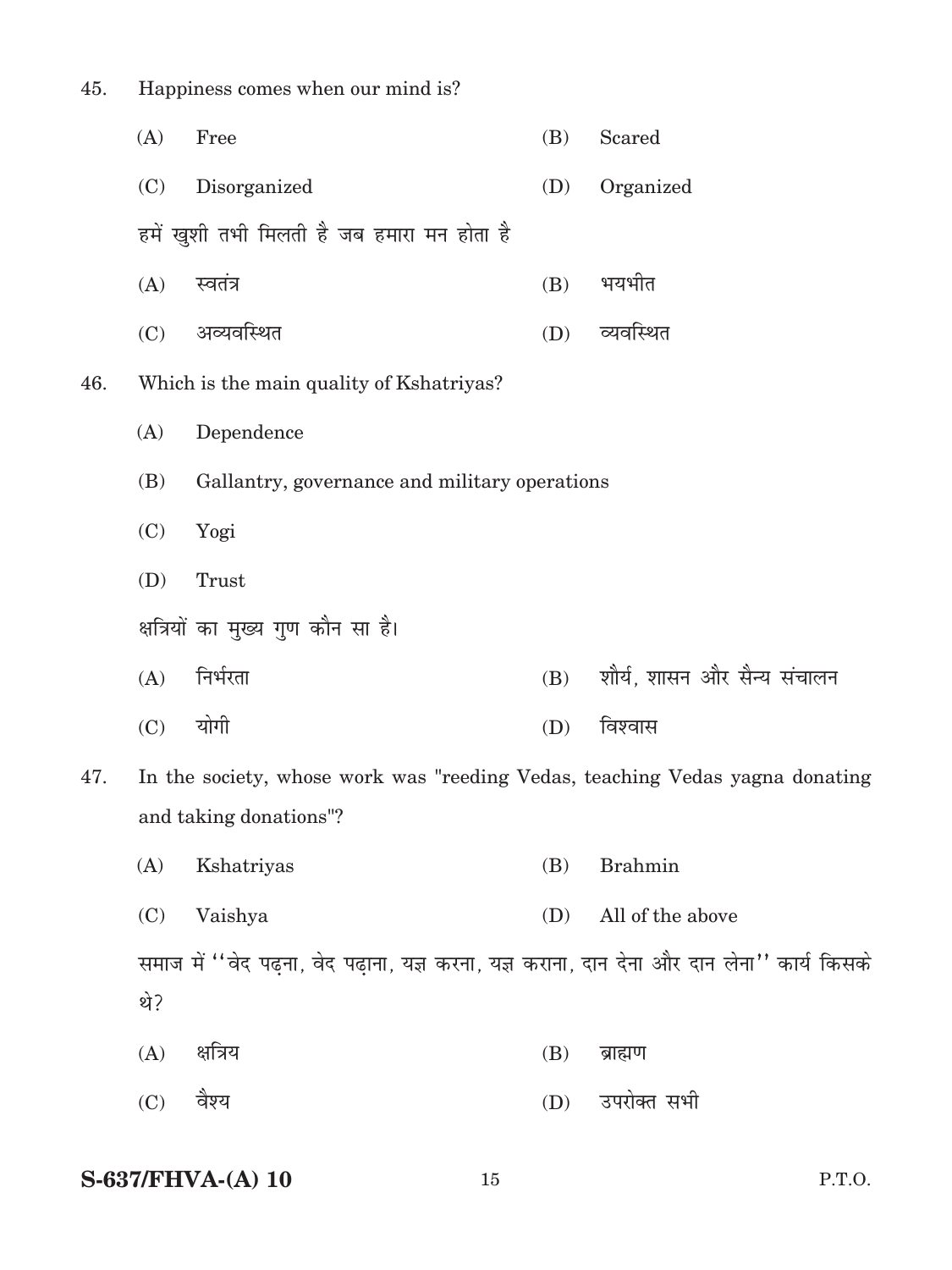48. Respect means (A) Right evaluation (B) Right direction (C) Right thought (D) All of the above आदर का अर्थ है  $(A)$  सही मुल्यांकन (B) सही दिशा (C) lgh fopkj (D) mijksDr lHkh 49. Which one is not a value mentioned in preamble of Indian Constitution? (A) Fraternity (B) Justice (C) Equity (D) Liberty हमें खुशी तभी मिलती है जब हमारा मन होता है (A) Hkzkr`Ro (B) U;k; (C) lekurk (D) Lora=krk 50. The ceremony of initiation of education in Buddhism is called (A) Uparampada (B) Pabajja (C) Upanayanam (D) Vidyaramban बौद्ध धर्म में शरुवात की शिक्षा को कहा जाता है  $(A)$  उपराम्पदा (B) पब्जाजा (C) miu;ue~ (D) fo|kjEHka 51. Which philosopher emphasis on that "Yoga as a method of Education". (A) Vivekananda (B) Tagore (C) Mahatma Gandhi (D) Buddhism इनमें से कौन-सा दार्शनिक इस पर जोर देता है की "योग शिक्षा की विधि के रूप में"  $(A)$  विवेकानंद  $(B)$  टैगोर (C) egkRek xk¡/h (D) ckS¼ /eZ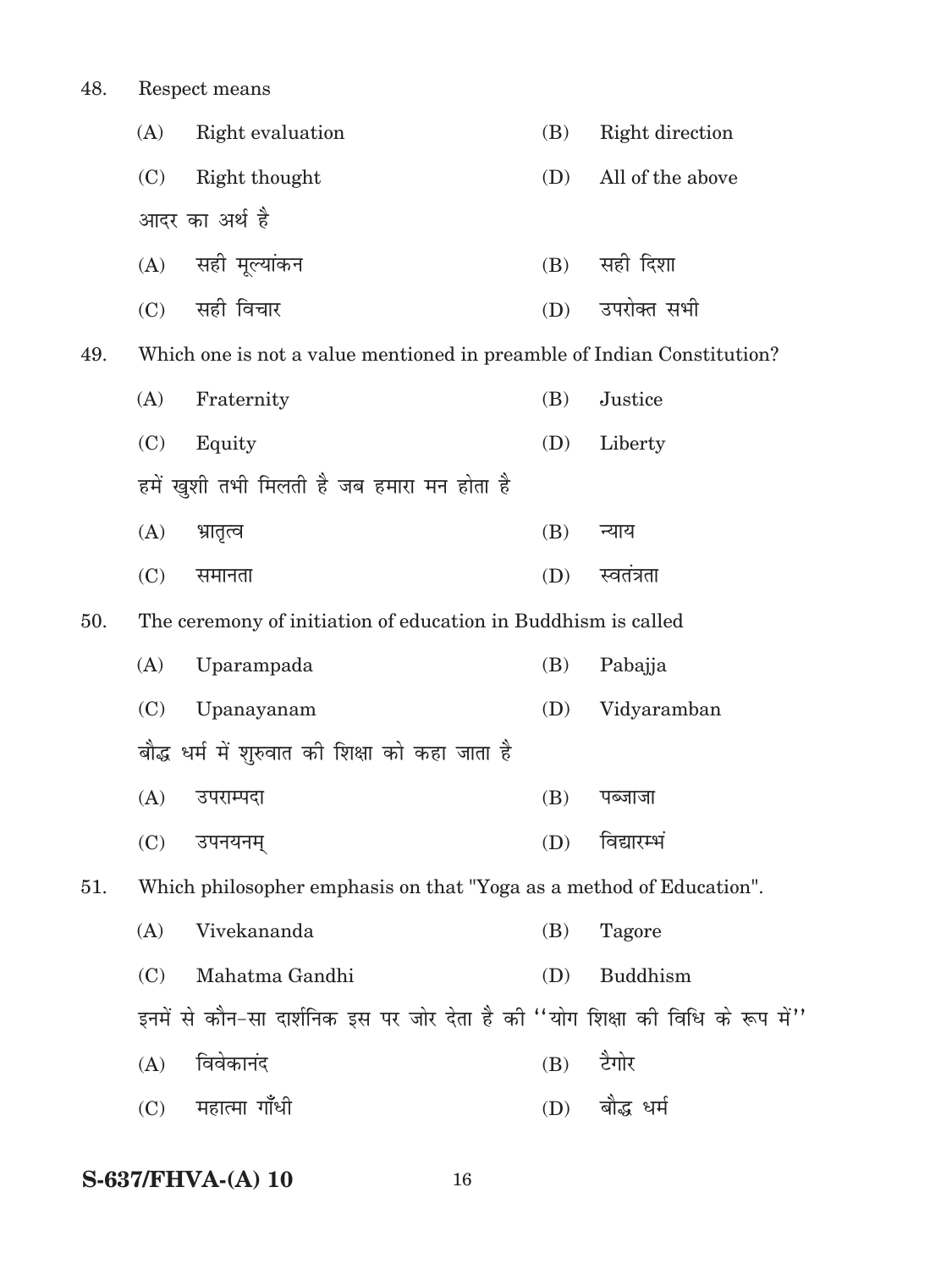| 52. | From which Sanskrit word has the word Ashram originated?        |                                                                    |     |              |                   |  |  |
|-----|-----------------------------------------------------------------|--------------------------------------------------------------------|-----|--------------|-------------------|--|--|
|     | (A)                                                             | Shram dhaatu                                                       |     | (B)          | Karam dhaatu      |  |  |
|     | (C)                                                             | Dharam dhaatu                                                      |     | (D)          | Janam dhaatu      |  |  |
|     |                                                                 | आश्रम शब्द को उत्पत्ति संस्कृत के किस शब्द से हुई है?              |     |              |                   |  |  |
|     | (A)                                                             | श्रम धात्                                                          |     |              | (B) कर्म धात्     |  |  |
|     |                                                                 | (C) धर्म धात्                                                      |     | (D)          | जन्म धात्         |  |  |
| 53. |                                                                 | Of all the ashrams, which is considered the most important ashram? |     |              |                   |  |  |
|     | (A)                                                             | Saatvik Ashram                                                     |     | (B)          | Upanayan Ashram   |  |  |
|     | (C)                                                             | Brahmachari Ashram                                                 |     | (D)          | Grihastha Ashram  |  |  |
|     | सभी आश्रमों में सबसे महत्वपूर्ण आश्रम कौन सा माना गया है?       |                                                                    |     |              |                   |  |  |
|     |                                                                 | (A) सात्विक आश्रम                                                  |     | (B)          | उपनयन आश्रम       |  |  |
|     |                                                                 | (C) ब्रह्मचारी आश्रम                                               | (D) | गृहस्य आश्रम |                   |  |  |
| 54. | How many years has the Grihastha Ashram period been considered? |                                                                    |     |              |                   |  |  |
|     | (A)                                                             | 5 to 10 years                                                      |     | (B)          | 15 to 20 years    |  |  |
|     | (C)                                                             | $25$ to $50$ years                                                 |     | (D)          | 60 to 80 years    |  |  |
|     | गृहस्य आश्रम काल कितने वर्षों का माना जाता है?                  |                                                                    |     |              |                   |  |  |
|     |                                                                 | $(A)$ 5 से 10 वर्ष                                                 |     |              | (B) 15 से 20 वर्ष |  |  |
|     | (C)                                                             | $25$ से 50 वर्ष                                                    |     | (D)          | 60 से 80 वर्ष     |  |  |
| 55. |                                                                 | How many debts did man get in the Grihastha Ashram itself?         |     |              |                   |  |  |
|     | (A)                                                             | One                                                                |     | (B)          | Two               |  |  |
|     | (C)                                                             | Three                                                              |     | (D)          | Four              |  |  |
|     |                                                                 | गृहस्य आश्रम में ही मनुष्य कितने ऋणों से मुक्ति प्राप्त करता था?   |     |              |                   |  |  |
|     | (A)                                                             | एक                                                                 |     | (B)          | दो                |  |  |
|     | (C)                                                             | तीन                                                                |     | (D)          | चार               |  |  |
|     |                                                                 |                                                                    |     |              |                   |  |  |

## **S-637/FHVA-(A) 10** 17 P.T.O.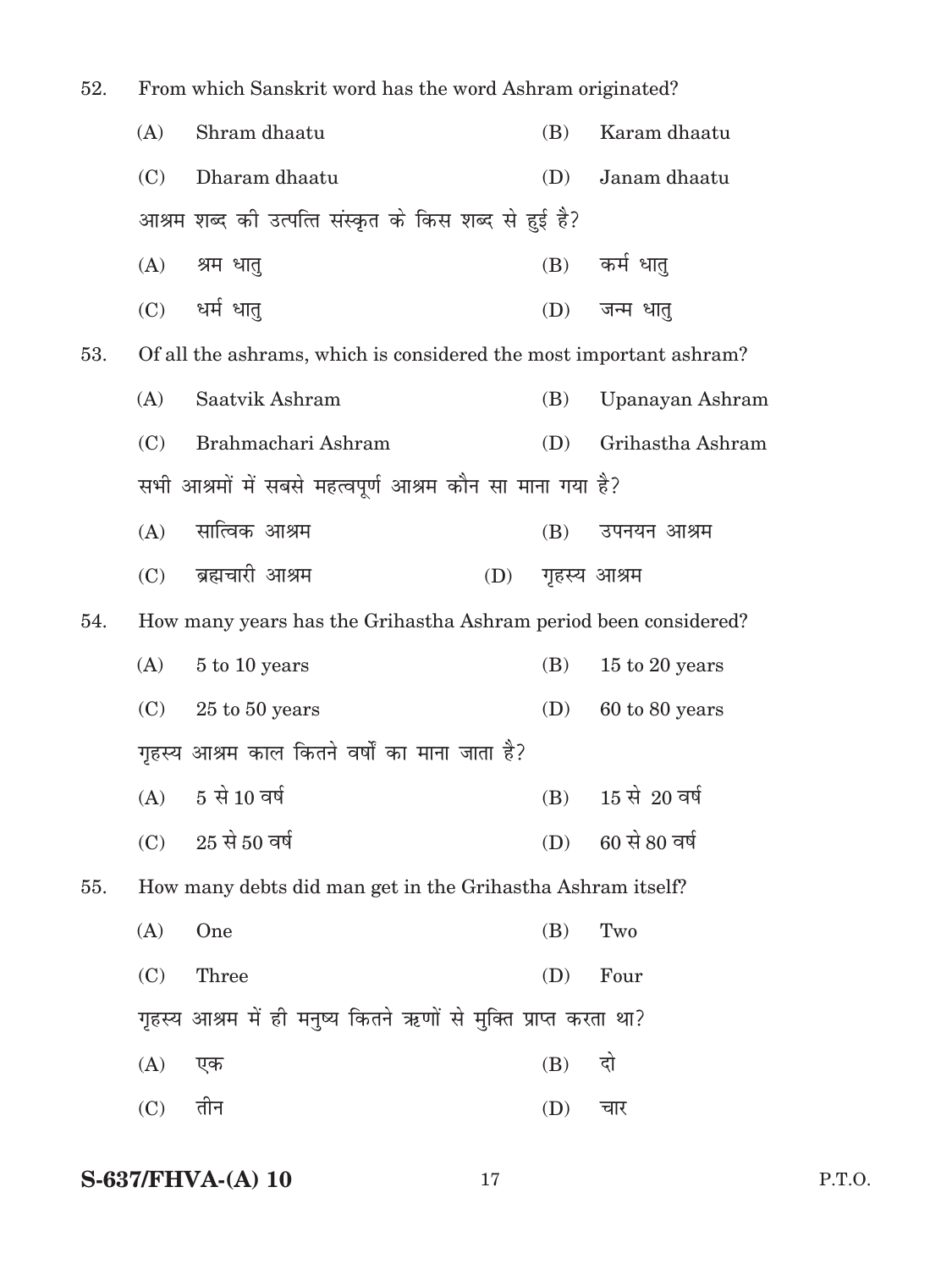| 56.<br>According to J. Krishnamurti, Knowledge is a form of |     |                                                                       |     |                          |
|-------------------------------------------------------------|-----|-----------------------------------------------------------------------|-----|--------------------------|
|                                                             | (A) | Practice                                                              | (B) | Tradition                |
|                                                             | (C) | Innovation                                                            | (D) | None of the above        |
|                                                             |     | जे. कृष्णमूर्ति के अनुसार, ज्ञान का एक रूप है                         |     |                          |
|                                                             | (A) | अभ्यास                                                                | (B) | परंपरा                   |
|                                                             | (C) | नवीनता                                                                | (D) | उपरोक्त में से कोई नहीं  |
| 57.                                                         |     | In the Grihastha Ashram itself, from which debts did man get freedom? |     |                          |
|                                                             | (A) | Dev Rin                                                               | (B) | Sage Rin                 |
|                                                             | (C) | Parent Rin                                                            | (D) | All of the above         |
|                                                             |     | गृहस्थ आश्रम में ही मनुष्य किन ऋणों से मुक्ति प्राप्त कर लेता था।     |     |                          |
|                                                             | (A) | देव ऋण                                                                | (B) | ऋषि ऋण                   |
|                                                             | (C) | पितृ ऋण                                                               | (D) | उपरोक्त सभी              |
| 58.                                                         |     | What is bhootayagy aur nryagy?                                        |     |                          |
|                                                             | (A) | Yagya                                                                 | (B) | Mahayagya                |
|                                                             | (C) | Panchamahayagna                                                       | (D) | All of the above         |
|                                                             |     | भूतयज्ञ और नृयज्ञ क्या है?                                            |     |                          |
|                                                             | (A) | यज्ञ                                                                  | (B) | महायज्ञ                  |
|                                                             | (C) | पंचमहायज्ञ                                                            | (D) | उपरोक्त सभी              |
| 59.                                                         |     | Behaviour on the basis of realization and understanding is called     |     |                          |
|                                                             | (A) | Aggression behaviour                                                  | (B) | Passive behaviour        |
|                                                             | (C) | The Passive-Aggressive                                                | (D) | Self organized behaviour |
|                                                             |     | अनुभूति और समझ के आधार पर व्यवहार कहा जाता है                         |     |                          |
|                                                             | (A) | आक्रमक व्यवहार                                                        | (B) | निष्क्रिय व्यवहार        |
|                                                             | (C) | निष्क्रिय-आक्रामक                                                     | (D) | आत्म संगठित व्यवहार      |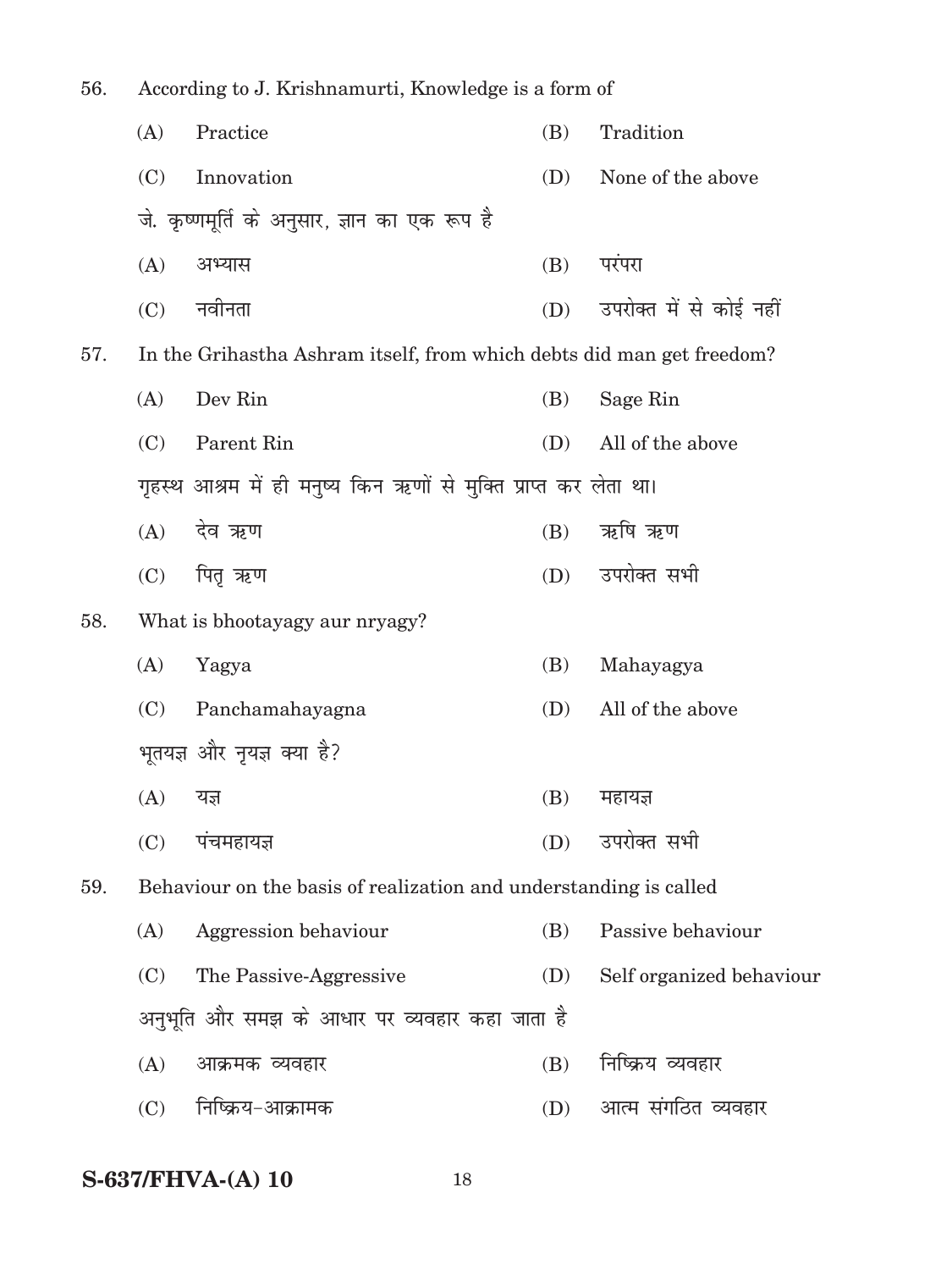| 60. | Which class used to support economic policies?                    |                                                                       |     |                    |  |  |  |
|-----|-------------------------------------------------------------------|-----------------------------------------------------------------------|-----|--------------------|--|--|--|
|     | (A)                                                               | Kshatriyas                                                            | (B) | <b>Brahmin</b>     |  |  |  |
|     | (C)                                                               | Vaishya                                                               | (D) | All of the above   |  |  |  |
|     | अर्थ-संबंधी नीतियों का सहारा संचालन कौन सा वर्ग करता था?          |                                                                       |     |                    |  |  |  |
|     | (A)                                                               | क्षत्रिय                                                              | (B) | ब्राह्मण           |  |  |  |
|     | (C) वैश्य                                                         |                                                                       | (D) | उपरोक्त सभी        |  |  |  |
| 61. |                                                                   | What was the original goal of the Sannyas Ashram to achieve?          |     |                    |  |  |  |
|     | (A)                                                               | Self exploration                                                      | (B) | Self investigation |  |  |  |
|     | (C)                                                               | <b>Self Defense</b>                                                   | (D) | Salvation          |  |  |  |
|     |                                                                   | संन्यास आश्रम का मूल लक्ष्य क्या प्राप्त करना था?                     |     |                    |  |  |  |
|     | (A)                                                               | आत्म अन्वेषण                                                          | (B) | आत्म विवेचन        |  |  |  |
|     | (C)                                                               | आत्म रक्षा                                                            | (D) | मोक्ष              |  |  |  |
| 62. |                                                                   | What is the action taken from the improper route to the proper route? |     |                    |  |  |  |
|     | (A)                                                               | <b>Motives</b>                                                        | (B) | Plans              |  |  |  |
|     | (C)                                                               | Policy                                                                | (D) | Rules              |  |  |  |
|     | अनुचित मार्ग से उचित मार्ग पर ले जाने की क्रिया को क्या कहते हैं? |                                                                       |     |                    |  |  |  |
|     | $(A)$ प्रेरणा                                                     |                                                                       |     | $(B)$ योजनाएँ      |  |  |  |
|     | (C)                                                               | नीति                                                                  | (D) | नियम               |  |  |  |
| 63. |                                                                   | 'Satyen Rakshite Dharmah' is the words of which book?                 |     |                    |  |  |  |
|     | (A)                                                               | Sri Bhagavad Gita                                                     | (B) | Mahabharat         |  |  |  |
|     | (C)                                                               | Ramayan                                                               | (D) | Vedas              |  |  |  |
|     |                                                                   | 'सत्येन रक्ष्यते धर्म:। किस ग्रन्थ के शब्द है?                        |     |                    |  |  |  |
|     | (A)                                                               | श्रीभगवद गीता                                                         | (B) | महाभारत            |  |  |  |
|     | (C)                                                               | रामायण                                                                | (D) | वेद                |  |  |  |
|     |                                                                   |                                                                       |     |                    |  |  |  |

## **S-637/FHVA-(A) 10** 19 P.T.O.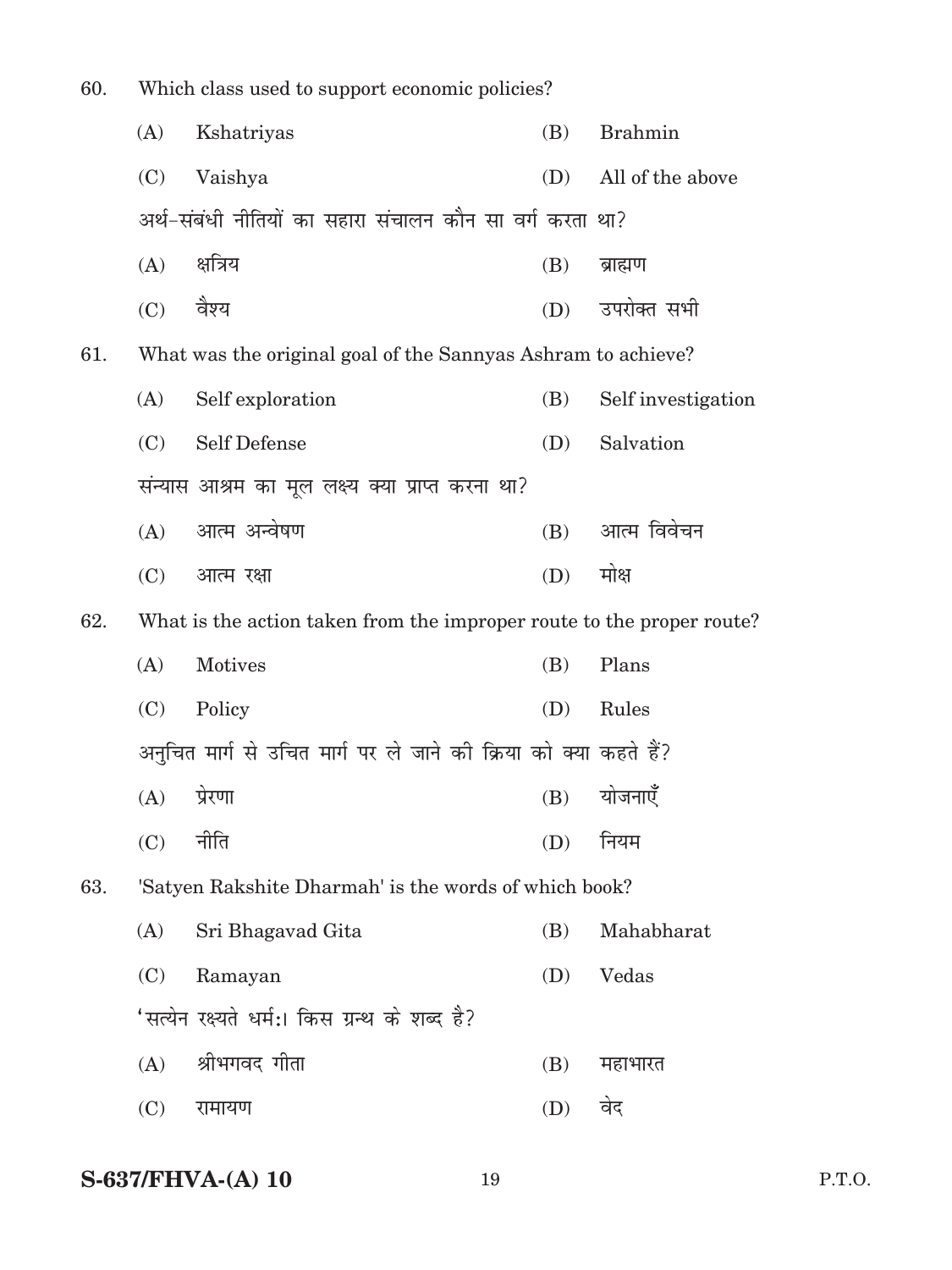64. According to which Acharya, both religion and money have great significance? (A) Acharya Chanakya (B) Acharya Shukracharya (C) Mahatma Vidur (D) Acharya Astey किस आचार्य के अनुसार धर्म एवं अर्थ दोनों पुरूषार्थों का अत्यधिक महत्त्व है?  $(A)$  आचार्य चाणक्य (B) आचार्य शुक्राचार्य (C) महात्मा विदुर (D) आचार्य अस्तेय 65. Selfishism is generally divided into two classes (A) moral Selfishism (B) Immoral Selfishism (C) psychological Selfishism (D) moral Selfishism and psychological Selfishism स्वार्थवाद को सामान्य रूप से दो वर्गों में विभाजित किया गया है।  $(A)$  नैतिक स्वार्थवाद (B) अनैतिक स्वार्थवाद (C) मनावैज्ञानिक स्वार्थवाद (D) नैतिक स्वार्थवाद और मनोवैज्ञानिक स्वार्थवाद। 66. Yudhishthira's father's name is (A) Yamraj (B) Dharmaraj (C) Indra (D) Pawan Dev यधिष्ठिर के पिता का नाम है  $(A)$  यमराज  $(B)$  धर्मराज

(C) bUnz (D) iounso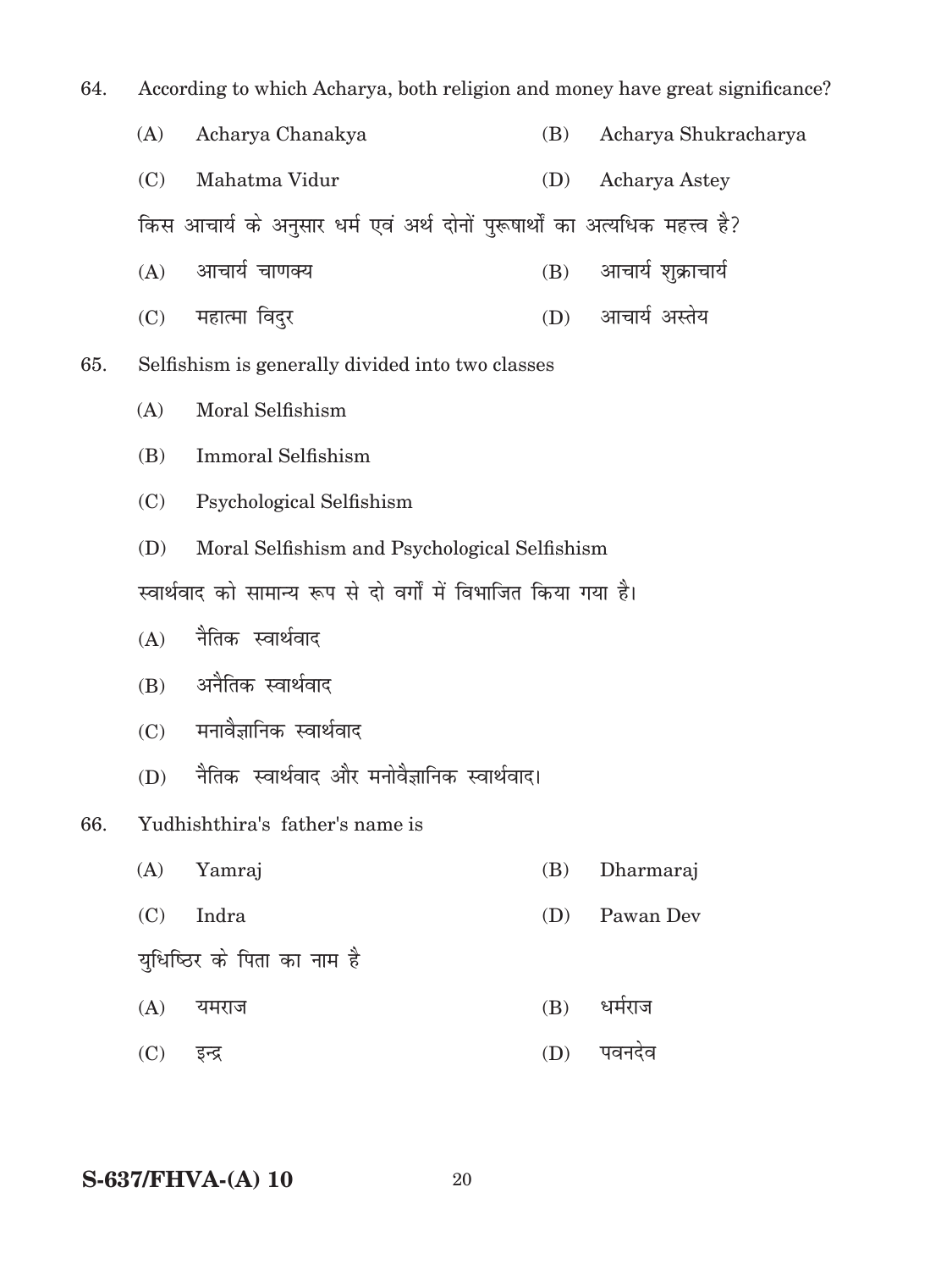| 67. | Which ideology is related to thinkers like Bentham, Mill and Sidvik? |                                                                  |     |                |  |  |
|-----|----------------------------------------------------------------------|------------------------------------------------------------------|-----|----------------|--|--|
|     | (A)                                                                  | Puritanism                                                       | (B) | Utilitarianism |  |  |
|     | (C)                                                                  | Perfectionism                                                    | (D) | Hedonism       |  |  |
|     |                                                                      | बेन्थम, मिल एवं सिजविक आदि चिंतकों का संबंध किस विचारधारा से है? |     |                |  |  |
|     | (A)                                                                  | नैतिकवाद                                                         | (B) | उपयोगितावाद    |  |  |
|     |                                                                      | (C) पूर्णतावाद                                                   | (D) | सुखवाद         |  |  |
| 68. |                                                                      | Who is called the father of modern nuclear science?              |     |                |  |  |
|     | (A)                                                                  | Socrates                                                         | (B) | Aristotle      |  |  |
|     | (C)                                                                  | Plato                                                            | (D) | Democritus     |  |  |
|     | आधुनिक परमाणु विज्ञान का जनक किसे कहा जाता है।                       |                                                                  |     |                |  |  |
|     | (A)                                                                  | सुकारत                                                           | (B) | अरस्तू         |  |  |
|     | (C)                                                                  | प्लेटो                                                           | (D) | डिमाक्रिटस     |  |  |
| 69. |                                                                      | Why people express anger?                                        |     |                |  |  |
|     | (A)                                                                  | Because love grow in anger                                       |     |                |  |  |
|     | (B)                                                                  | They do not want to be used by anyone for their own purpose      |     |                |  |  |
|     | (C)                                                                  | They do not want to be exploited by anyone                       |     |                |  |  |
|     | (D)                                                                  | They do not want anyone to take away their possessions.          |     |                |  |  |
|     | व्यक्ति क्रोध क्यों करता है?                                         |                                                                  |     |                |  |  |
|     | (A)                                                                  | क्योंकि क्रोध करने से प्रेम बढ़ता है।                            |     |                |  |  |
|     | (B)                                                                  | वे यह नहीं चाहते कि कोई अपने स्वार्थ के लिए उनका उपयोग करे।      |     |                |  |  |
|     | वे यह नहीं चाहते कि कोई उनका शोषण करें<br>(C)                        |                                                                  |     |                |  |  |
|     | (D)                                                                  | वे यह नहीं चाहते कि कोई उनकी वस्तु छीने।                         |     |                |  |  |
|     |                                                                      |                                                                  |     |                |  |  |

**S-637/FHVA-(A) 10** 21 P.T.O.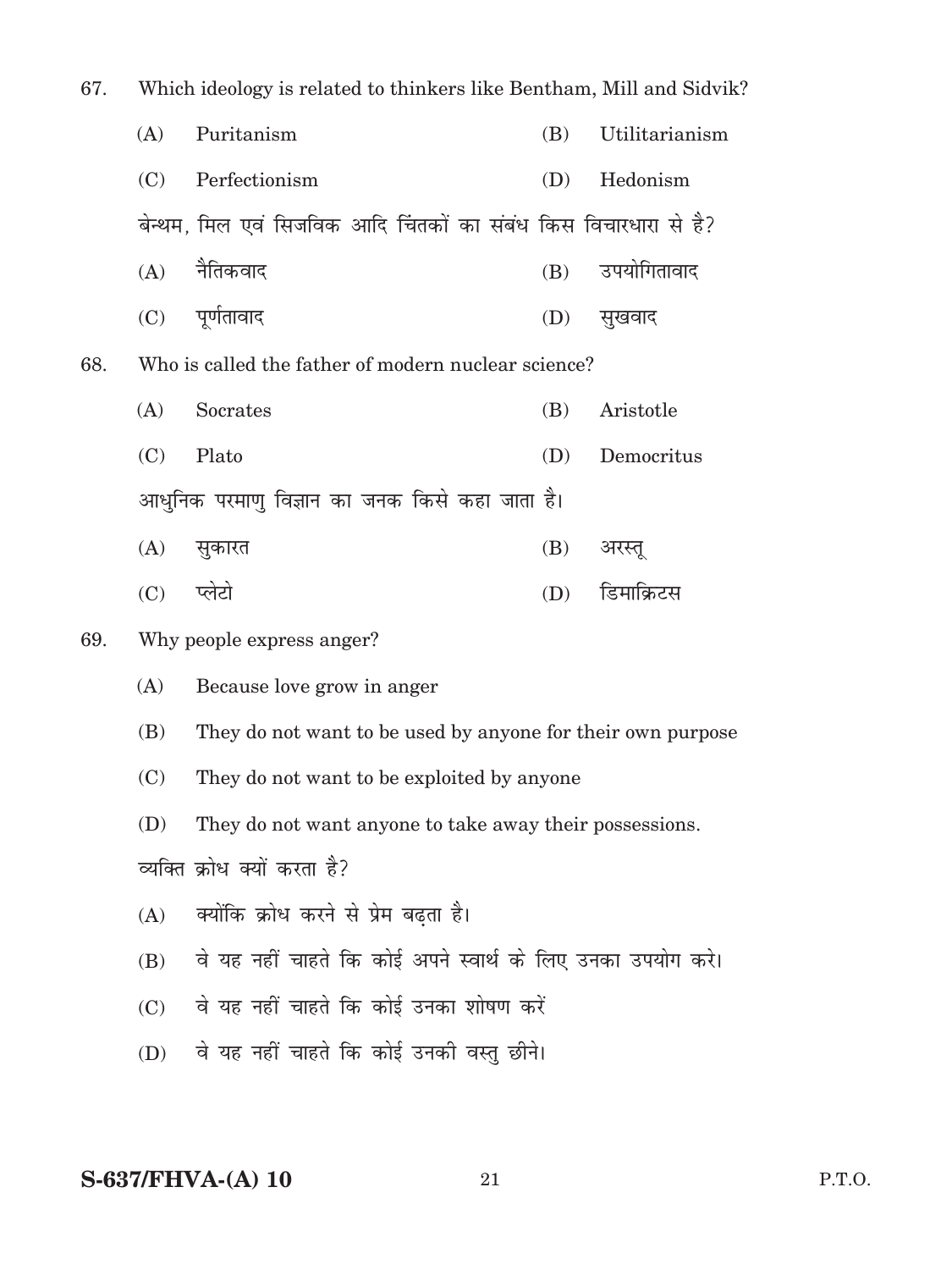- 70. When man will be Callous?
	- (A) When education limits itself to covering knowledge
	- (B) When education limits itself to preparing the students for a job
	- (C) When it merely holds up ideals and teachers him to be concerned with his own success
	- (D) All of the above

मानव निष्ठर कब होगा?

- $(A)$  जब शिक्षा का उद्देश्य केवल कछ ज्ञान देने तक सीमित हो
- (B) जब शिक्षा का उद्देश्य केवल छात्र को किसी व्यवसाय के लिए तैयार कर देने तक सीमित हो
- (C) जब शिक्षा केवल कुछ आदर्शों को पकडे रहता है और बस अपनी सफलता से संबंधित हो
- $(D)$  उपरोक्त सभी
- 71. Which of the following philosophers is not related to modern western philosophy?
	- (A) Benedict Spinoza and John Lock
	- (B) Emmanuel Kant and Wuhan Gottlieb fisch
	- (C) Arthur Showanwar
	- (D) Socrates, Plato and Aristotle

निम्नलिखित में से कौन-सा दार्शनिक आधुनिक पाश्चात्य दर्शन से सम्बन्धित नहीं है?

- $(A)$  वेनेडिक्ट स्पिनोजा और जॉन लॉक
- (B) इमैनुअल कान्ट और वृहान गॉटलीब फिश्ट
- (C) ऑर्थर शोपनवर
- (D) सकरात, प्लेटो और अरस्त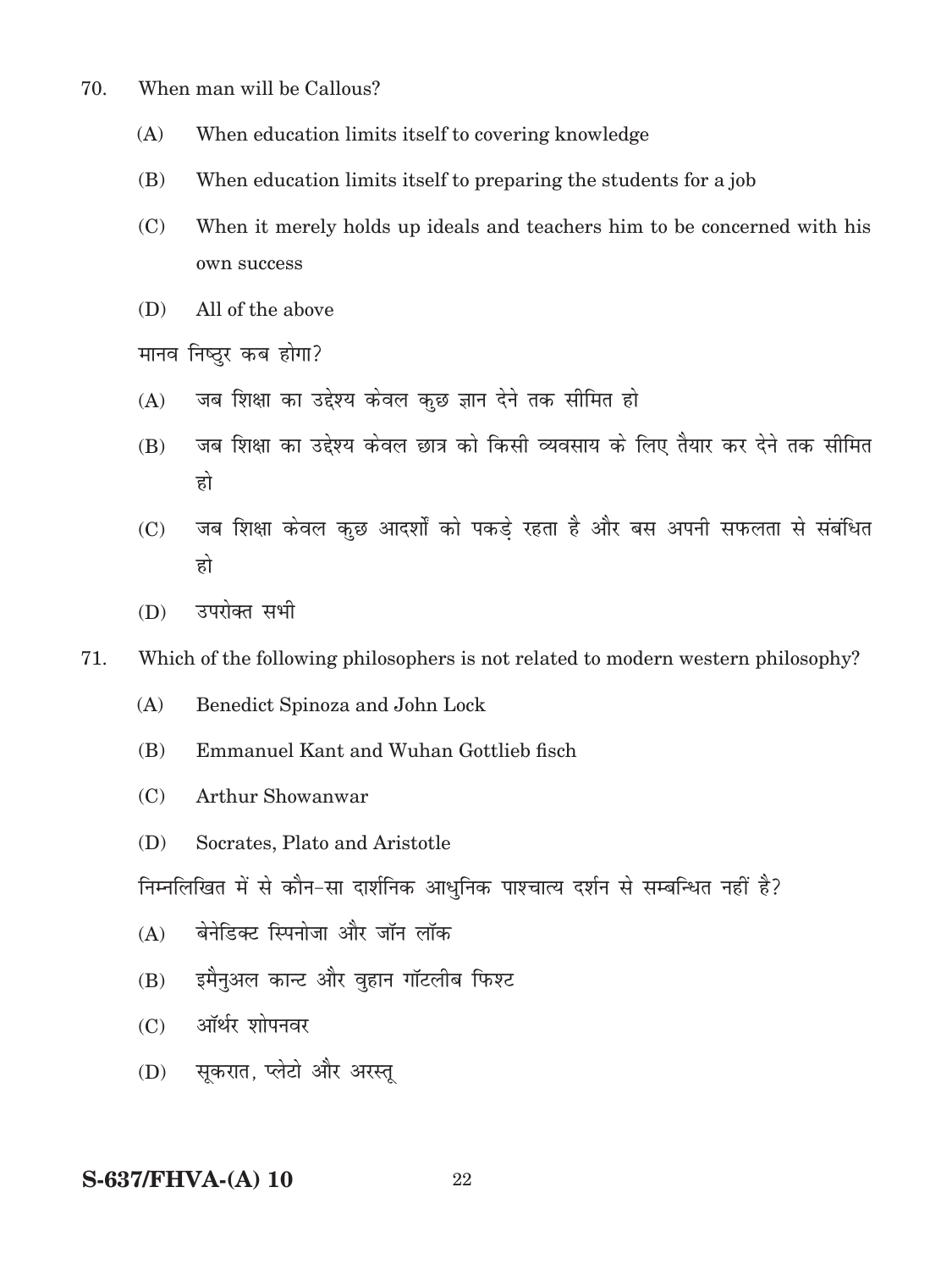| 72.<br>How many of Moses' commandments can be called the pillars of Western culture? |        |                                                                                                            |     |  |                         |
|--------------------------------------------------------------------------------------|--------|------------------------------------------------------------------------------------------------------------|-----|--|-------------------------|
|                                                                                      | (A)    | Ten                                                                                                        | (B) |  | Twenty                  |
|                                                                                      | (C)    | Thirty                                                                                                     | (D) |  | Fourty                  |
|                                                                                      |        | मूसा के कितने धर्मादेशों को पाश्चात्य संस्कृति का आधार स्तम्भ कहा जा सकता है?                              |     |  |                         |
|                                                                                      | (A)    | दस                                                                                                         | (B) |  | बीस                     |
|                                                                                      | (C)    | तीस                                                                                                        | (D) |  | चालीय                   |
| 73.                                                                                  |        | In which religious books do Moses' commandments be found?                                                  |     |  |                         |
|                                                                                      | (A)    | Quran                                                                                                      | (B) |  | <b>Bible</b>            |
|                                                                                      | (C)    | In both Quran and Bible                                                                                    | (D) |  | None of the above       |
|                                                                                      |        | मूसा की धर्मादेशों किस धार्मिक पुस्तकों में मिलते है?                                                      |     |  |                         |
|                                                                                      | (A)    | कुरान                                                                                                      | (B) |  | बाइबल                   |
|                                                                                      | (C)    | कुरान और बाइबल दोनों में                                                                                   | (D) |  | उनरोक्त में से कोई नहीं |
| 74.                                                                                  |        | "You will honor your parents." Which of the numbers is the commandment given by                            |     |  |                         |
|                                                                                      | Moses? |                                                                                                            |     |  |                         |
|                                                                                      | (A)    | Five                                                                                                       | (B) |  | Ten                     |
|                                                                                      | (C)    | Fifteen                                                                                                    | (D) |  | Twenty                  |
|                                                                                      |        | ''तुम अपने माता-पिता का आदर करोगे।'' मूसा द्वारा दिए गए धर्मादेशों में से यह किस नंबर का<br>धर्मादेशों है? |     |  |                         |
|                                                                                      | (A)    | पाँच                                                                                                       | (B) |  | दस                      |
|                                                                                      | (C)    | प्रन्द्रह                                                                                                  | (D) |  | बीस                     |
| 75.                                                                                  |        | Human brain is mainly divided into                                                                         |     |  |                         |
|                                                                                      | (A)    | Two parts                                                                                                  | (B) |  | Three parts             |
|                                                                                      | (C)    | Four parts                                                                                                 | (D) |  | Five parts              |
|                                                                                      |        | मानव मस्तिष्क मुख्य रूप से विभाजित है।                                                                     |     |  |                         |
|                                                                                      | (A)    | दो भागों में                                                                                               | (B) |  | तीन भागों में           |
|                                                                                      | (C)    | चार भागों में                                                                                              | (D) |  | पाँच भागों में          |
|                                                                                      |        | $S-637/FHVA-(A)$ 10                                                                                        | 23  |  | P.T.O.                  |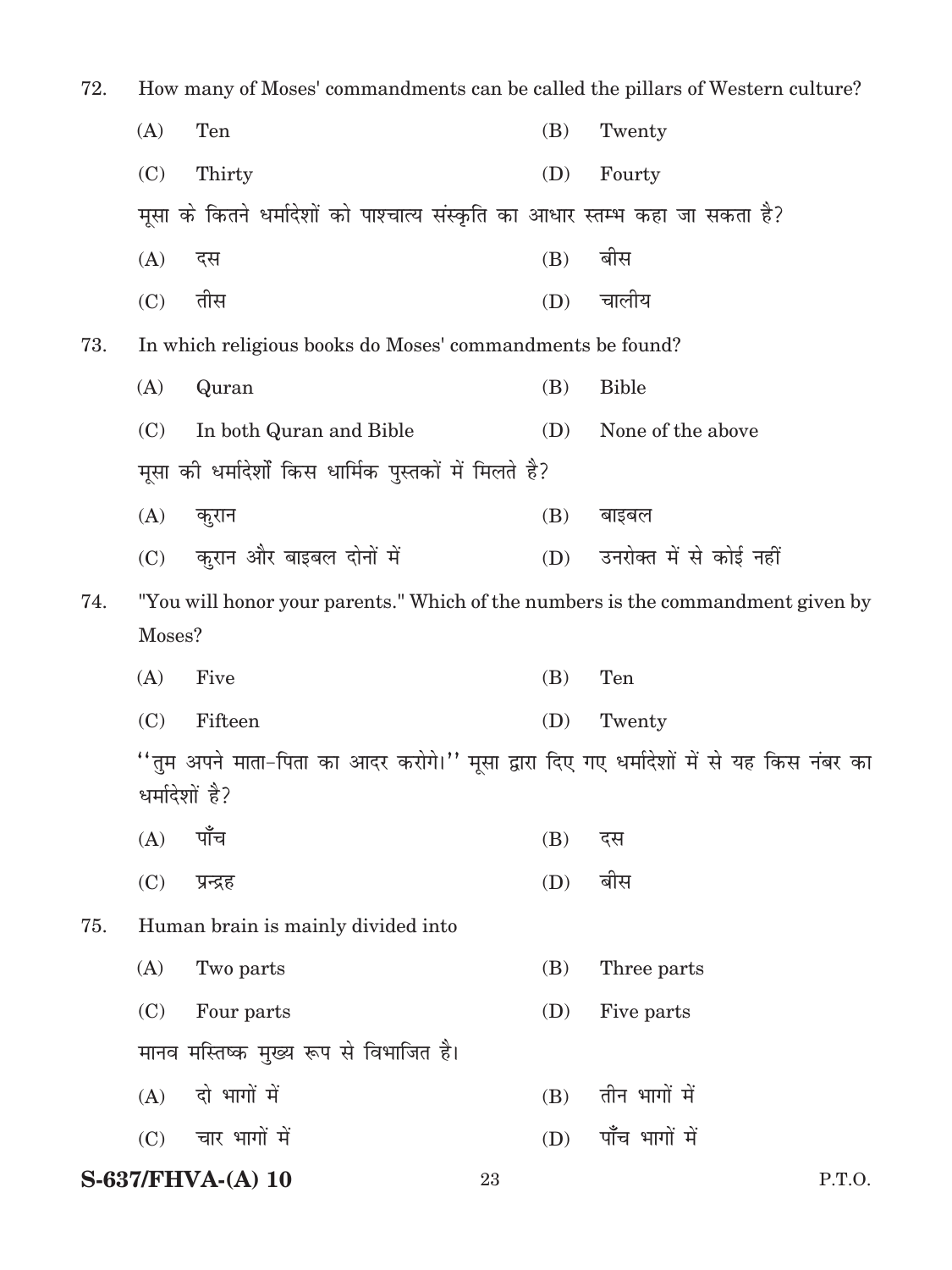76. If the mind is the leader and guide. Then what is life and body?

- (A) Followers (B) Chieftain
- (C) Head (D) Director

असंवेदनशीलता का मतलब है यदि मन नेता और मार्गदर्शक है। फिर जीवन और शरीर क्या है?

- $(A)$  समर्थक  $(B)$  कबीले का सरदार
- (C) eqf[k;k (D) lapkyd
- 77. To make children leam moral values
	- (A) They should be appreciated for good conduct
	- (B) They should be given direct instructions
	- (C) They should be punished for wrong acts
	- (D) Teachers should model the right conduct

बच्चों को नैतिक मूल्यों को सीखने के लिए

- (A) जनके अच्छे आचरण के लिए उनकी सराहना की जानी चाहिए।
- (B) उन्हें सीधे निर्देश दिए जाने चाहिए।
- (C) उन्हें गलत कृत्यों के लिए दंडित किया जाना चाहिए।
- (D) शिक्षकों को सही आचरण का आदर्श बनना चाहिए।

78. Which of the following is the meaning of the word 'Gau' in Vedic literature?

- (A) Animal (B) Mother
- (C) Light of Knowledge (D) Imagination
- निम्नलिखित में से वैदिक साहित्योक्त 'गौ' शब्द का क्या अर्थ है?
- $(A)$  पशु (B) माता
- (C) Kku dh jf'e (D) dYiuk&'kfDr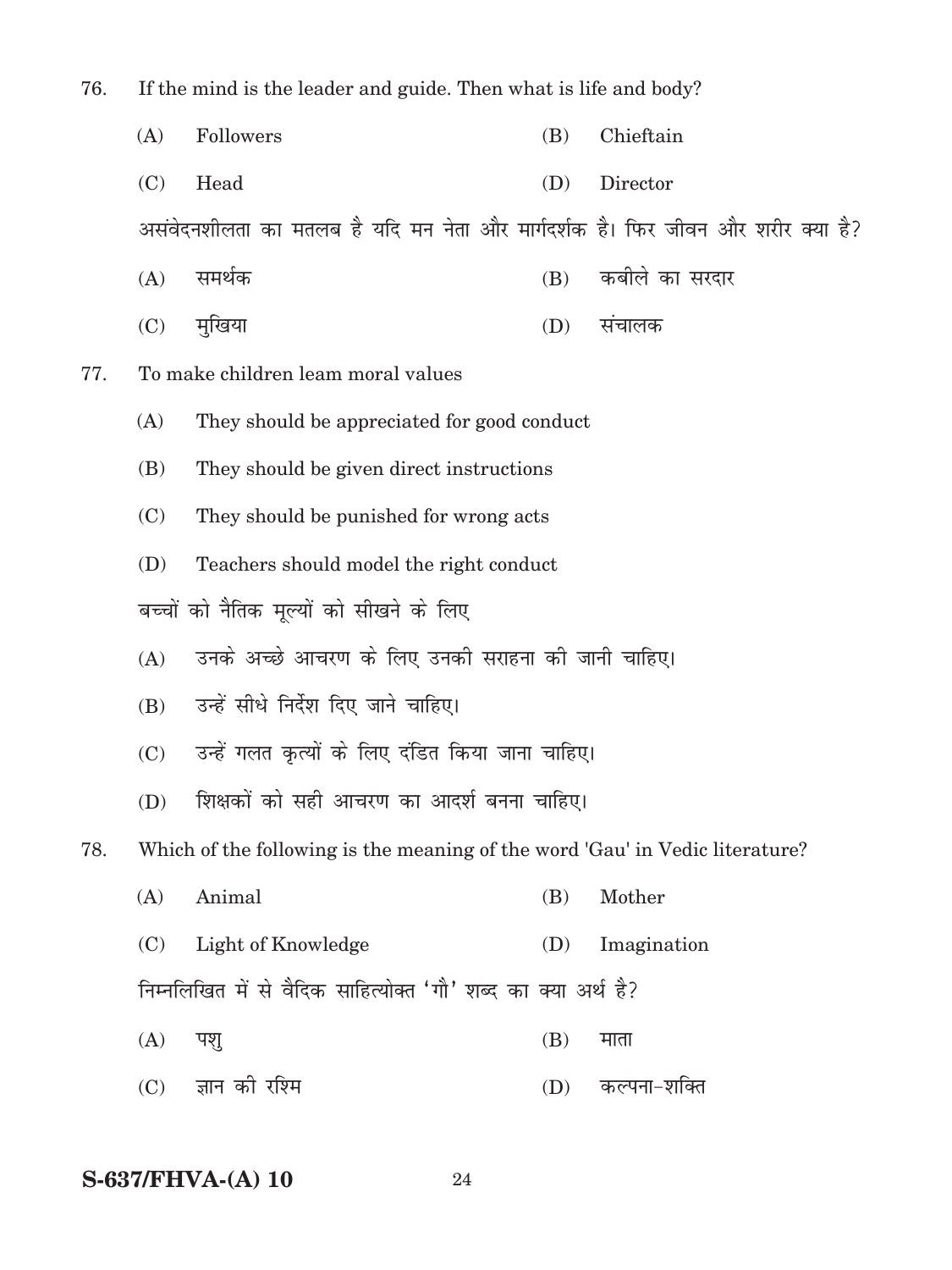79. Only that mind can feel the moment of perfection

(A) Who lives by thinking every moment wisely

- (B) Which does not imagine
- (C) Which does not make presumptions
- (D) Which is very calm

केवल वह मन पूर्णता का क्षण महसूस कर सकता है।

- (A) जो हर पल को विचारपूर्वक रहकर जीता है।
- $(B)$  जो कल्पना नहीं करता है।
- (C) जो प्रकल्पना नहीं लगाता है।
- $(D)$  जो बहुत शांत है।

80. The story of 'Adam and Eve' is related to which scripture?

| (A) Ramayana | (B) Bible |
|--------------|-----------|
| $(C)$ Quran  | (D) Gita  |

- 'एडम और ईव' की कथा किस धर्मग्रन्थ से सम्बन्धित है?
- $(A)$  रामायण  $(B)$  बाइबिल
- (C) dqjku (D) xhrk
- 81. Which of the following is a positive value?
	- (A) Self respect (B) Anger (C) Disapproval (D) Anxiety इनमें से कौन सा सकारात्मक मूल्य है?
	- $(A)$  आत्म सम्मान (B) क्रोध
	- (C) vLohÑfr (D) O;xzrk

#### **S-637/FHVA-(A) 10** 25 P.T.O.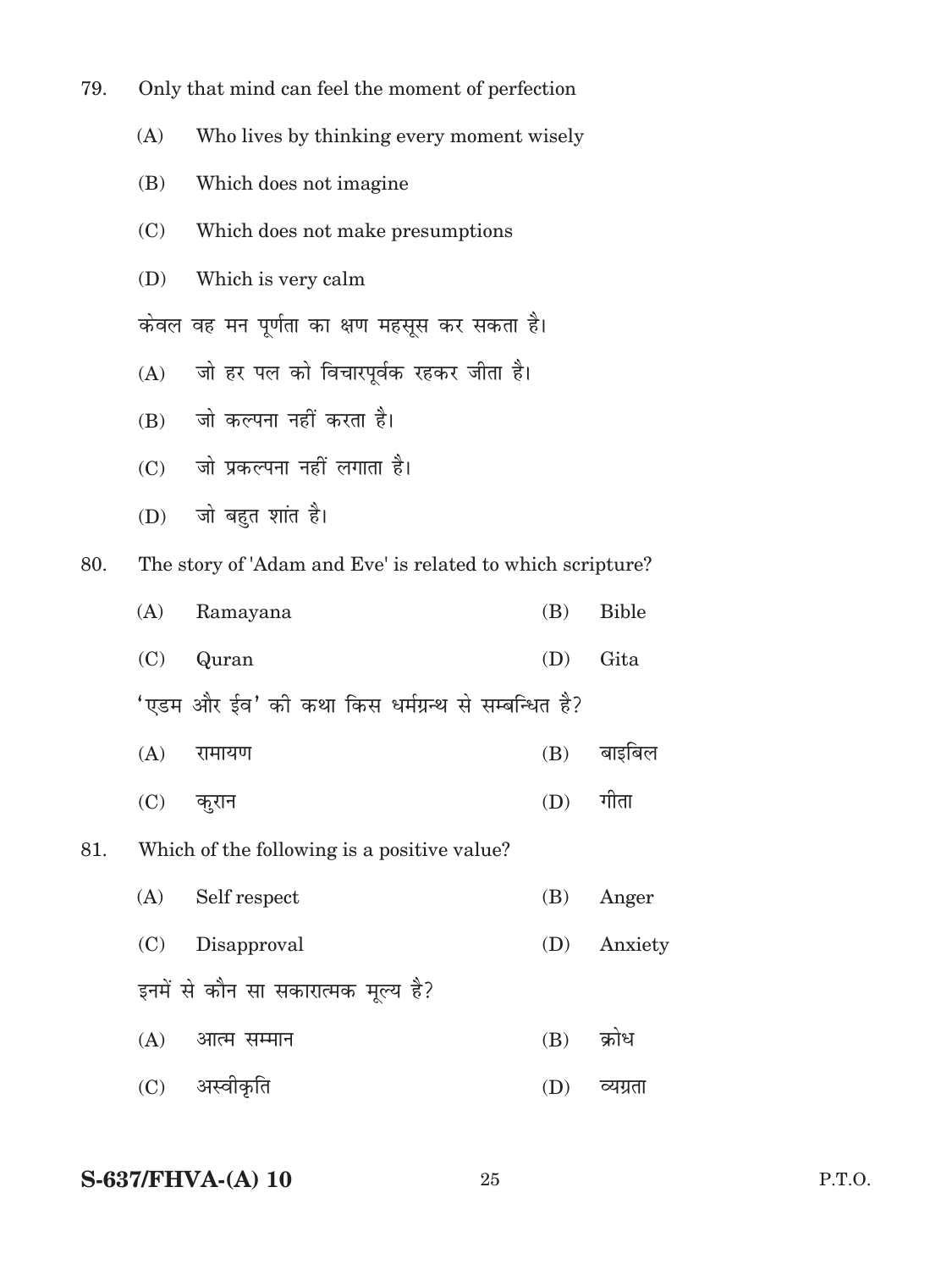82. What helps the human being to transform from Animal consciousness to human consciousness

|     | (A)                                                   | Right to live                                              | (B) | Right to information |  |  |  |  |
|-----|-------------------------------------------------------|------------------------------------------------------------|-----|----------------------|--|--|--|--|
|     | (C)                                                   | Right to Education                                         | (D) | Right understanding  |  |  |  |  |
|     |                                                       | मनुष्य को मानव चेतना में बदलने में क्या मद्द करता है।      |     |                      |  |  |  |  |
|     | (A)                                                   | जीने का अधिकार                                             | (B) | सूचना का अधिकार      |  |  |  |  |
|     | (C)                                                   | शिक्षा का अधिकार                                           | (D) | सही समझ              |  |  |  |  |
| 83. |                                                       | How many qualities does Dharmakaya consist of?             |     |                      |  |  |  |  |
|     | (A)                                                   | Five                                                       | (B) | Ten                  |  |  |  |  |
|     | (C)                                                   | Fifteen                                                    | (D) | Twenty               |  |  |  |  |
|     |                                                       | धर्मकाया कितने गुणों से मिलकर बनती है?                     |     |                      |  |  |  |  |
|     | (A)                                                   | पाँच                                                       | (B) | दस                   |  |  |  |  |
|     | (C)                                                   | पंद्रह                                                     | (D) | बीस                  |  |  |  |  |
| 84. |                                                       | 'Na Vitten Tamapiyo man' is the mantra of which Upanishad? |     |                      |  |  |  |  |
|     | (A)                                                   | Ishavasopanishad                                           | (B) | Canopanishad         |  |  |  |  |
|     | (C)                                                   | Kathopanishad                                              | (D) | Mundakopanishad      |  |  |  |  |
|     | 'न वित्तेन तर्पणीयो मनुष्य:' किस उपनिषद का मन्त्र है? |                                                            |     |                      |  |  |  |  |
|     | (A)                                                   | ईशावास्योपनिषद                                             | (B) | केनोपनिषद            |  |  |  |  |
|     |                                                       | (C) कठोपनिषद                                               |     | (D) मुण्डकोपनिषद     |  |  |  |  |
| 85. |                                                       | The mind becomes lazy when                                 |     |                      |  |  |  |  |
|     | (A)                                                   | You do not study                                           |     |                      |  |  |  |  |
|     | (B)                                                   | You always remain lying down on bed                        |     |                      |  |  |  |  |
|     | (C)                                                   | You are indecisive about own responses                     |     |                      |  |  |  |  |
|     | (D)                                                   | All of the above                                           |     |                      |  |  |  |  |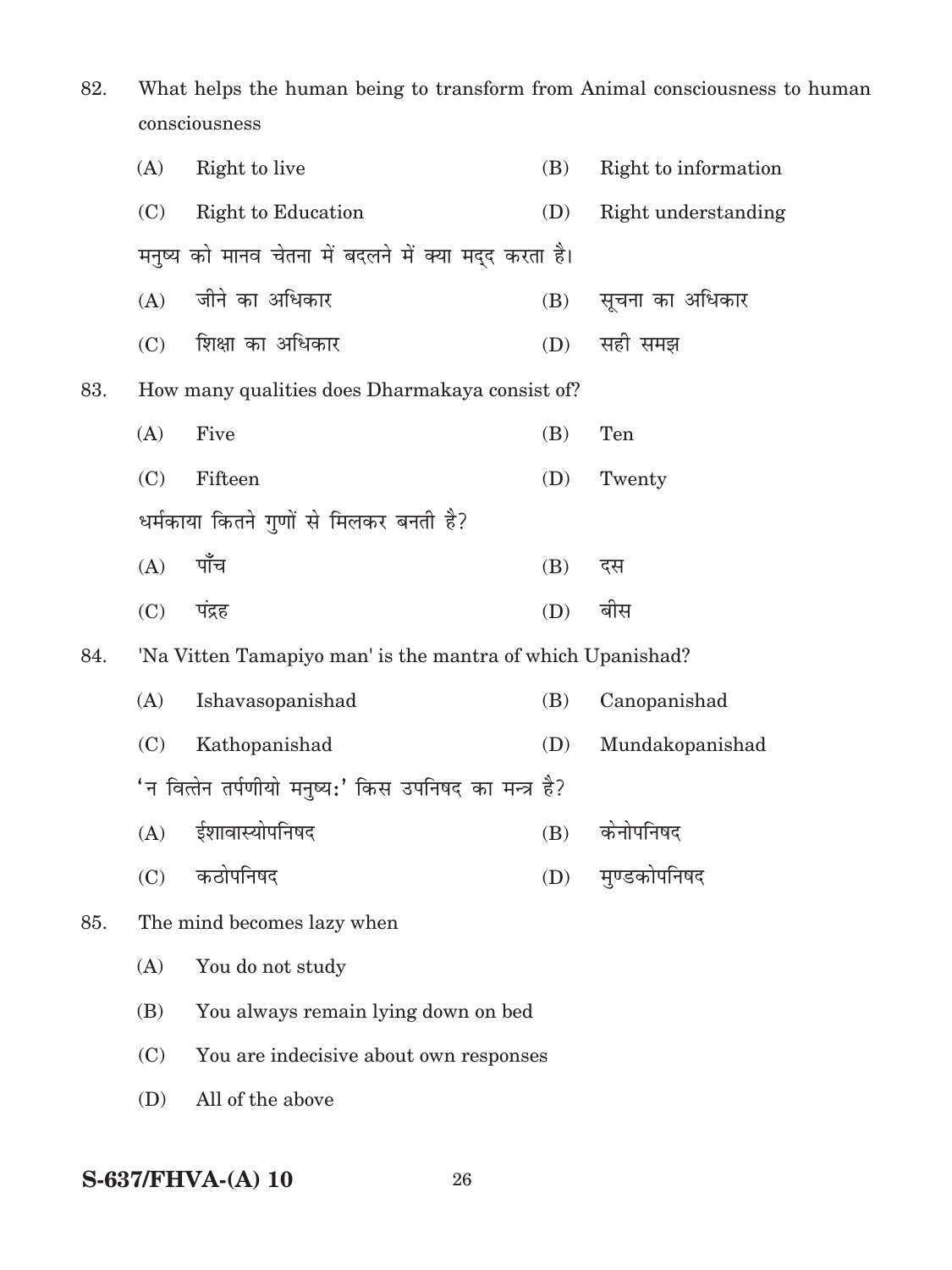दिमाग आलसी तब होता है जब

- (A) आप अध्ययन नहीं करते हैं।
- (B) आप हमेशा बिस्तर पर लेटे रहते है।
- $(C)$  अाप अपनी ही प्रतिक्रियाओं के बारे में असावधान होते हैं
- (D) उपरोक्त सभी
- 86. "ab mohi bha bharos hanumanta. binu hari krpa milahin nahin santa." whose statement is this
	- (A) Ramdhari Singh Dinkar (B) Goswami Tulsidas
	- (C) Mahadevi Verma (D) Suryakant Tripathi 'Nirala'

''अब मोहि भा भरोस हनुमन्ता। बिनु हरि कृपा मिलहिं नहिं संता।। यह कथन किसका है।

- $(A)$  रामधारी सिंह दिनकर  $(B)$  गोस्वामी तुलसीदास
- $(C)$  महादेवी वर्मा (D) सूर्यकांत त्रिपाठी 'निराला'
- 87. "Spirituality" refers to
	- (A) A god
	- (B) The religion that one adopts as their own.
	- (C) The search for significance, through the sacred, within the context of a shared belief system.
	- (D) That unsatisfiable, deepest desire within everyone, and the ways individuals deal with that desire.

 $^{\prime\prime}$  आध्यात्मिकता $^{\prime\prime}$  का अर्थ है?

- $(A)$  भगवान
- $(B)$  धर्म जिसे स्वयं ने अपनाया है।
- (C) , एक साझा विश्वास प्रणाली के संदर्भ में, पवित्र के माध्यम से, महत्व के लिए खोज।
- (D) वह असंतुष्ट, हर किसी के भीतर गहरी इच्छा, जिस तरह से व्यक्ति उस इच्छा से निपटते हैं।

**S-637/FHVA-(A) 10** 27 P.T.O.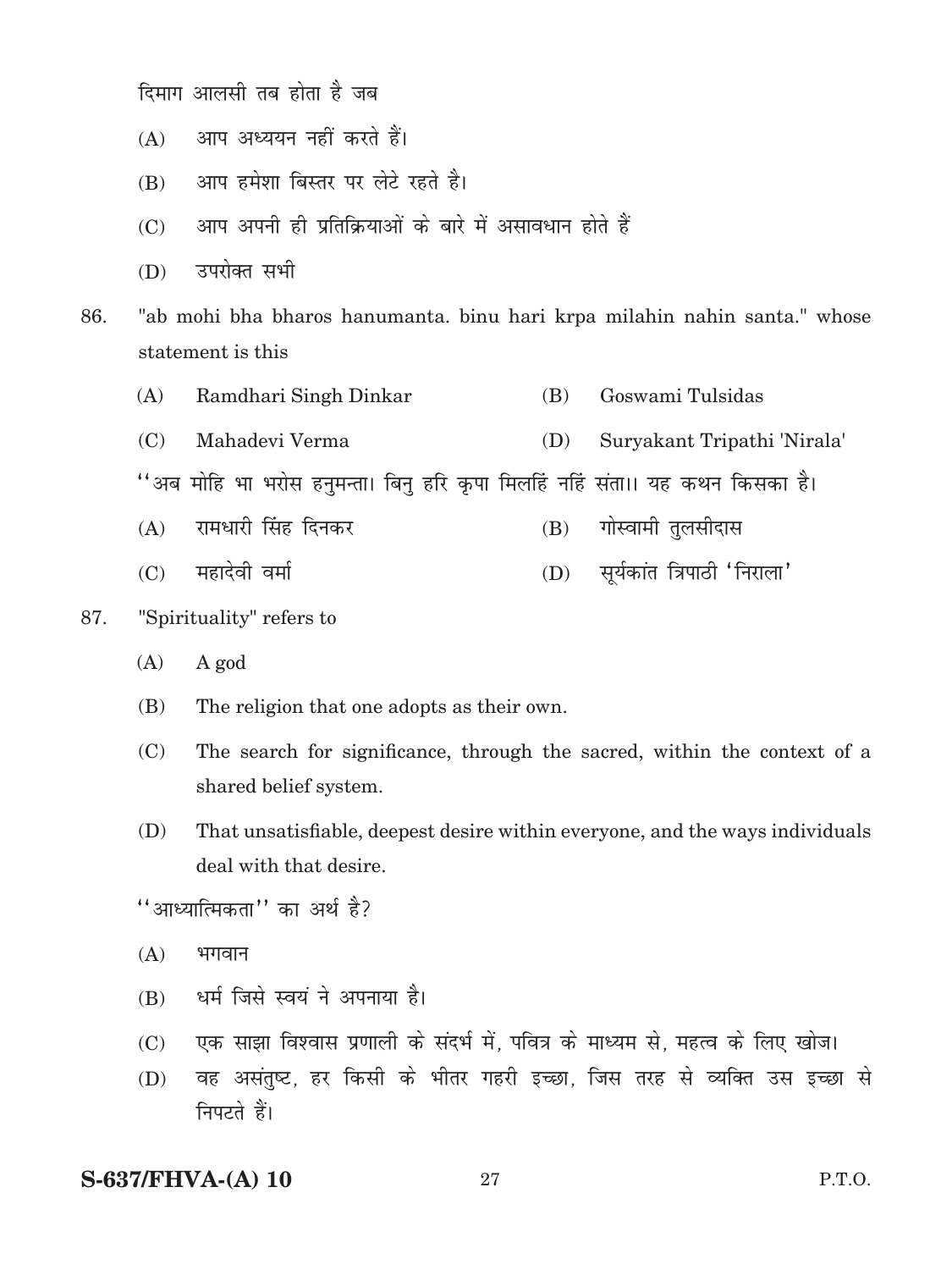88. Who among the following is named in the historical legends, which are related to the royal family?

|     | (A) | Akbar                                                                               |     | (B)         | Ashoka                     |
|-----|-----|-------------------------------------------------------------------------------------|-----|-------------|----------------------------|
|     | (C) | Mahatma Buddha                                                                      |     | (D)         | All of the above           |
|     |     | निम्नलिखित में से ऐतिहासिक महापुरूषों में किसका नाम लिया जाता है, जोकि राजपरिवार से |     |             |                            |
|     |     | सम्बन्धित है?                                                                       |     |             |                            |
|     | (A) | अकबर                                                                                |     | (B)         | अशोक                       |
|     | (C) | महात्मा बुद्ध                                                                       |     | (D)         | उपर्युक्त सभी              |
| 89. |     | We are values are the outcome of                                                    |     |             |                            |
|     | (A) | Realization                                                                         |     | (B)         | understanding              |
|     | (C) | Both of the above                                                                   |     | (D)         | None of the above          |
|     |     | मूल्य किसका परिणाम है                                                               |     |             |                            |
|     | (A) | अनुभूति                                                                             |     | (B)         | ग्रहणशक्ति                 |
|     | (C) | उपर्युक्त दोनों                                                                     |     | (D)         | उपर्युक्त में से कोई नहीं। |
| 90. |     | How old was Dr. King when he was presented the Nobel Peace Prize?                   |     |             |                            |
|     | (A) | Thirty Five                                                                         |     | (B)         | Forty                      |
|     | (C) | Fifty                                                                               |     | (D)         | <b>Sixty Five</b>          |
|     |     | डॉ. किंग को जब नोबेल शान्ति पुरस्कार प्रदान किया गया तब उनकी आयु कितनी थी?          |     |             |                            |
|     |     | $(A)$ पैंतीस                                                                        |     | $(B)$ चालीस |                            |
|     | (C) | पचास                                                                                | (D) | पैंसठ       |                            |
| 91. |     | Only that mind can feel moment of perfection.                                       |     |             |                            |
|     | (A) | Who lives by thinking every moment wisely                                           |     |             |                            |
|     | (B) | Which does not imagine                                                              |     |             |                            |
|     | (C) | Which does not make presumptions                                                    |     |             |                            |
|     | (D) | Which is very calm                                                                  |     |             |                            |
|     |     |                                                                                     |     |             |                            |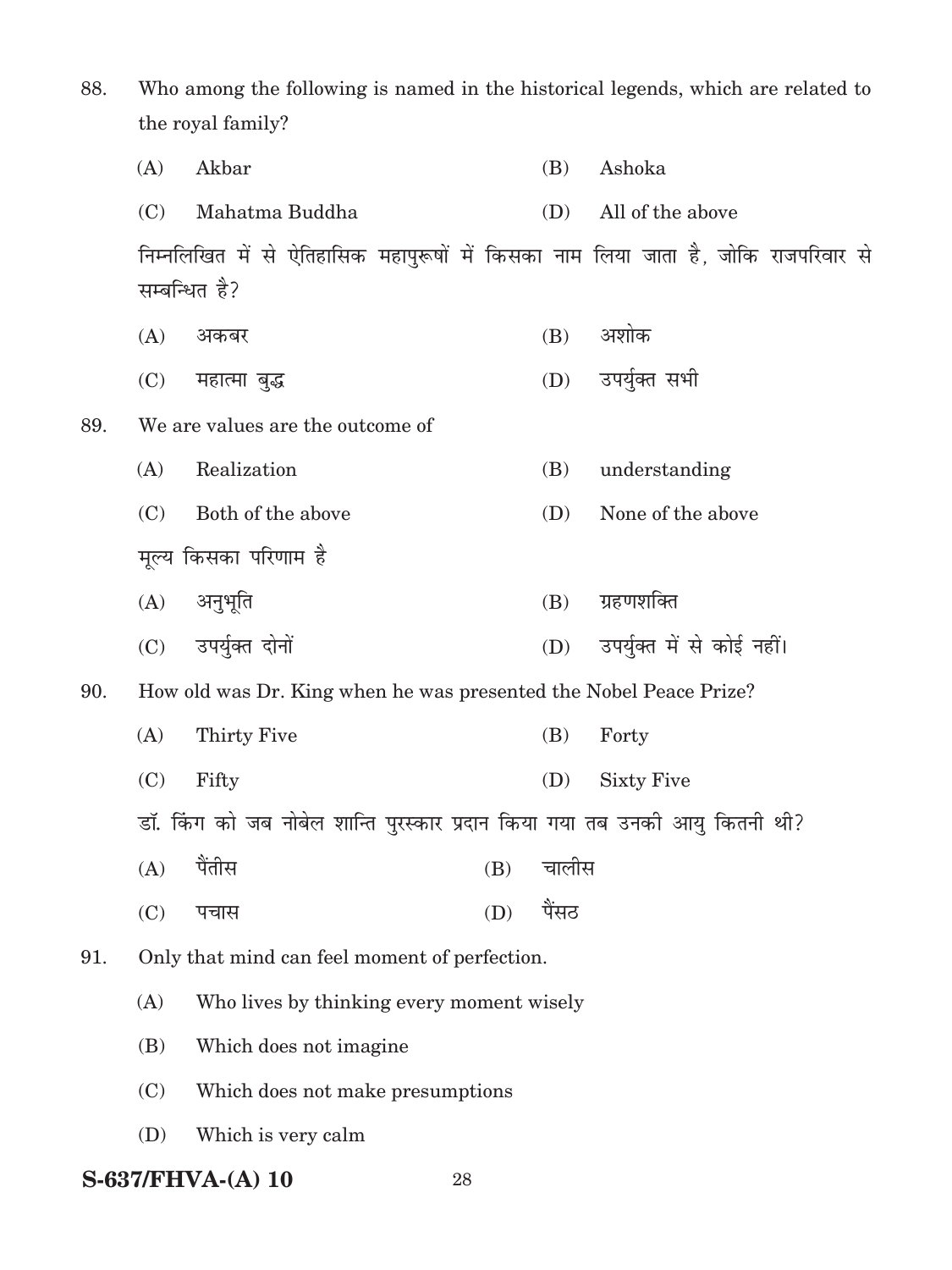केवल वह मन पूर्णता का क्षण महसूस कर सकता है।

- (A) जो हर पल को विचारपूर्वक रहकर जीता है।
- $(B)$  जो कल्पना नहीं करता है।
- $(C)$  जो प्रकल्पना नहीं लगाता है।
- $(D)$  जो बहुत शांत है।

92. Which of the following books is the auther of bankim Chandra Chatterjee?

- (A) Anand Sagar (B) Anand Math (C) Anand Dhan (D) Parmanand निम्नलिखित में से कौन सी पुस्तक के लेखक बंकिमचन्द्र चटर्जी हैं?  $(A)$  आनंद सागर (B) आनंद मठ
- $(C)$  आनंद धन and  $(D)$  परमानंद
- 93. How can greed and fear be overcome?
	- (A) child Education (B) Physical Education
	- (C) Proper Education (D) Through women Education
	- लालच और भय कैसे खत्म किया जा सकते हैं?
	- $(A)$  बाल शिक्षा द्वारा (B) शारीरिक शिक्षा द्वारा
	- $(C)$  उचित शिक्षा द्वारा and the control  $(D)$  महिला शिक्षा द्वारा
- 94. Who can create a new civilization?
	- (A) Only those who search the faults of other
	- (B) Only those who search the truth
	- (C) Only those who search the False
	- (D) None of the above
	- नई सभ्यता को कौन पैदा कर सकता है।
	- (A) अभ्यास केवल वे लोग जो दूसरे के दोषों को खोजते हैं।
	- (B) केवल वे लोग जो सत्य खोजते हैं।
	- $(C)$  केवल वे लोग जो असत्य खोजते हैं।
	- (D) उपरोक्त में से कोई नहीं

#### **S-637/FHVA-(A) 10** 29 P.T.O.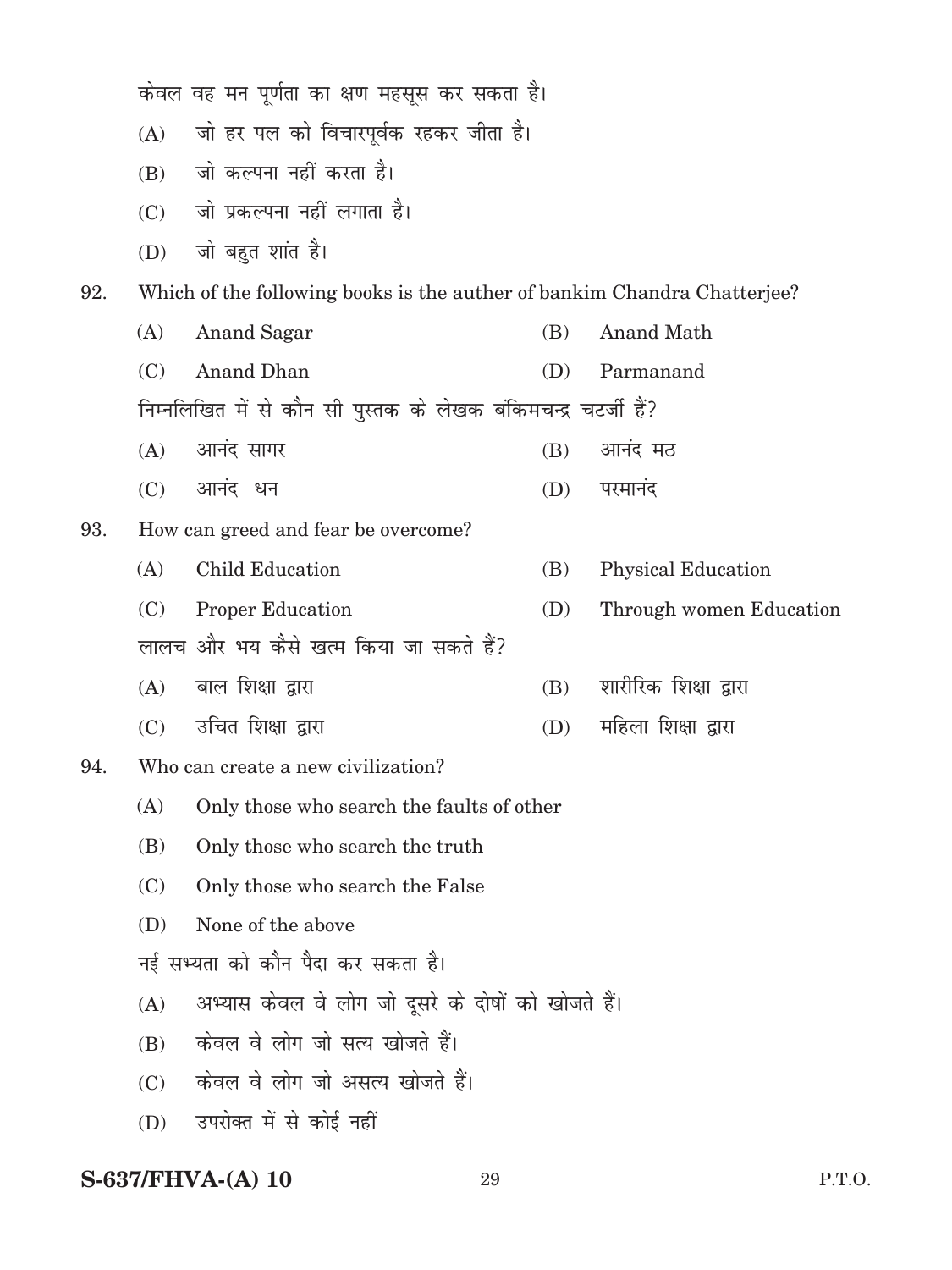95. Death is only the ending of something and in that very ending there is a....

| $(A)$ Pain   | (B) Anguish  |
|--------------|--------------|
| (C) Renewing | (D) Fatality |

मृत्यु केवल किसी वस्तु की समाप्ति है और उस समाप्ति में ही ..... हैं।

- (A) पीड़ा (B) वेदना
- (C) uohurk (D) foifRr
- 96. What is Discontentment?
	- (A) The cessation of that struggle to achieve maximum
	- (B) striving after the more
	- (C) Both of the above
	- (D) None of the above

असंतोष क्या है?

- $(A)$  पीडा अधिकतम प्राप्त करने के संघर्ष का अंत
- $(B)$  'अधिक' के लिए संघर्ष
- (C) उपर्युक्त दोनों
- (D) उपर्युक्त में से कोई नहीं।
- 97. A behaviour that is motivated by the desire to benefit another without expectation of personal gain is specifically termed.
	- (A) Sensitive behaviour (B) Social behaviour
	- (C) Altruistic behaviour (D) Egoistic behaviour

एक ऐसा व्यवहार जो व्यक्तिगत लाभ की अपेक्षा के बिना दूसरे को लाभ पहुंचाने की इच्छा से प्रेरित होता है, उसे कहा जाता है।

- $(A)$  संवेदनशील व्यवहार  $(B)$  सामाजिक व्यवहार
- (C) परोपकरी व्यवहार (D) स्वार्थवादी व्यवहार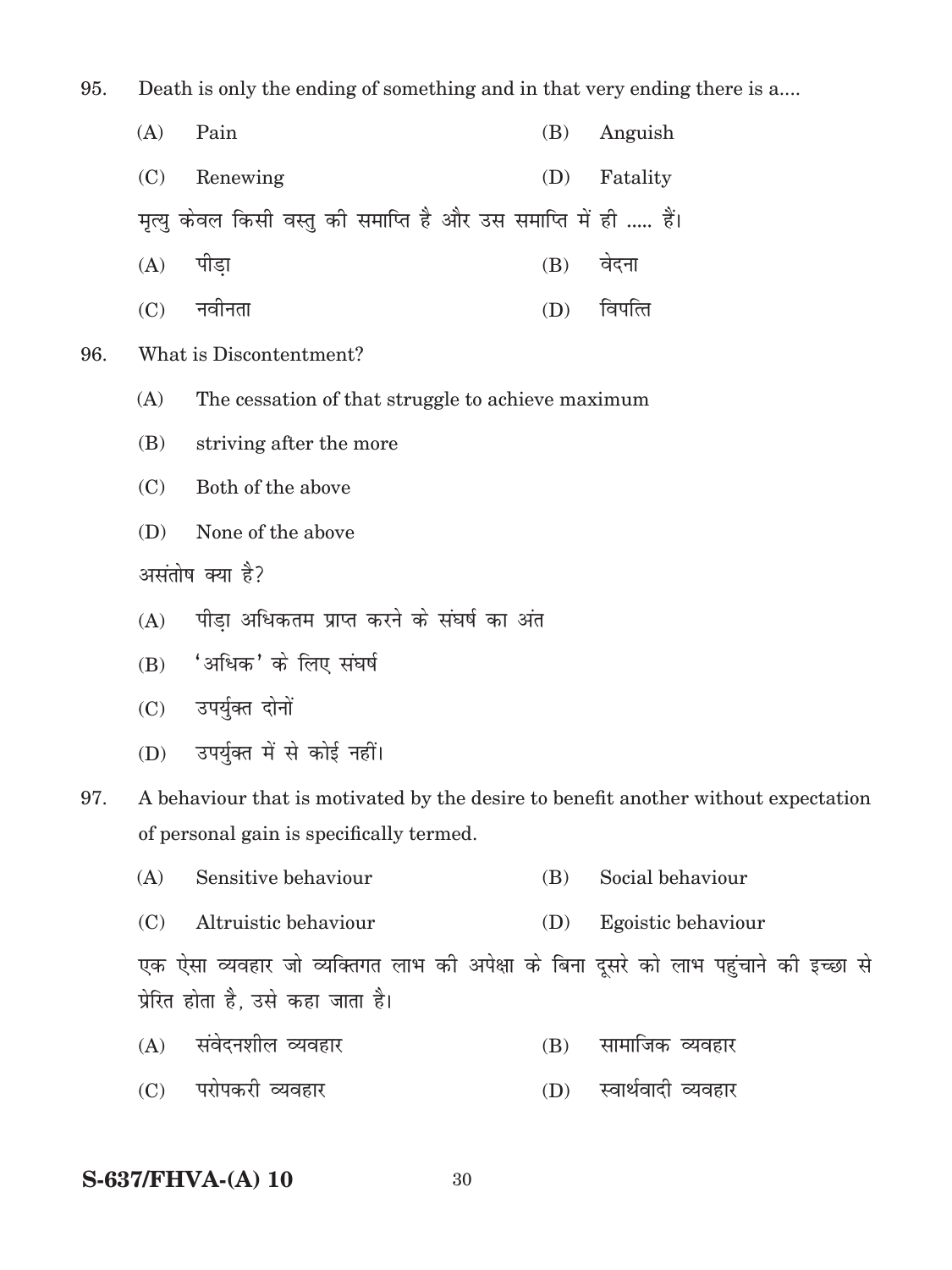| 98.  | We are interested in asking questions because we are           |             |     |                  |
|------|----------------------------------------------------------------|-------------|-----|------------------|
|      | (A)                                                            | Intelligent | (B) | Unaware          |
|      | (C)                                                            | Lazy        | (D) | Curious          |
|      | हम प्रश्न पूछने में रुचि रखते हैं क्योंकि हम हैं।              |             |     |                  |
|      | (A)                                                            | बुद्धिमान   | (B) | अनभिज्ञ          |
|      | (C)                                                            | आलसी        | (D) | जिज्ञासु         |
| 99.  | An ambitious man is a most  human being.                       |             |     |                  |
|      | (A)                                                            | Happy       | (B) | Unhappy          |
|      | (C)                                                            | Comfortable | (D) | Fortunate        |
|      | केवल वह मन पूर्णता का क्षण महसूस कर सकता है।                   |             |     |                  |
|      | (A)                                                            | प्रसन्न     | (B) | अप्रसन्न         |
|      | (C)                                                            | आरामदायक    | (D) | भाग्यशाली        |
| 100. | What should be in the person to find out what is the truth.    |             |     |                  |
|      | (A)                                                            | Knowledge   | (B) | Love             |
|      | (C)                                                            | Abhorrence  | (D) | All of the above |
|      | सत्य क्या है, यह पता लगाने के लिए व्यक्ति में क्या होना चाहिए। |             |     |                  |
|      | (A)                                                            | ज्ञान       | (B) | प्रेम            |
|      | (C)                                                            | घृणा        | (D) | उपरोक्त सभी      |

\*\*\*\*\*\*

**S-637/FHVA-(A) 10** 

 $31\,$